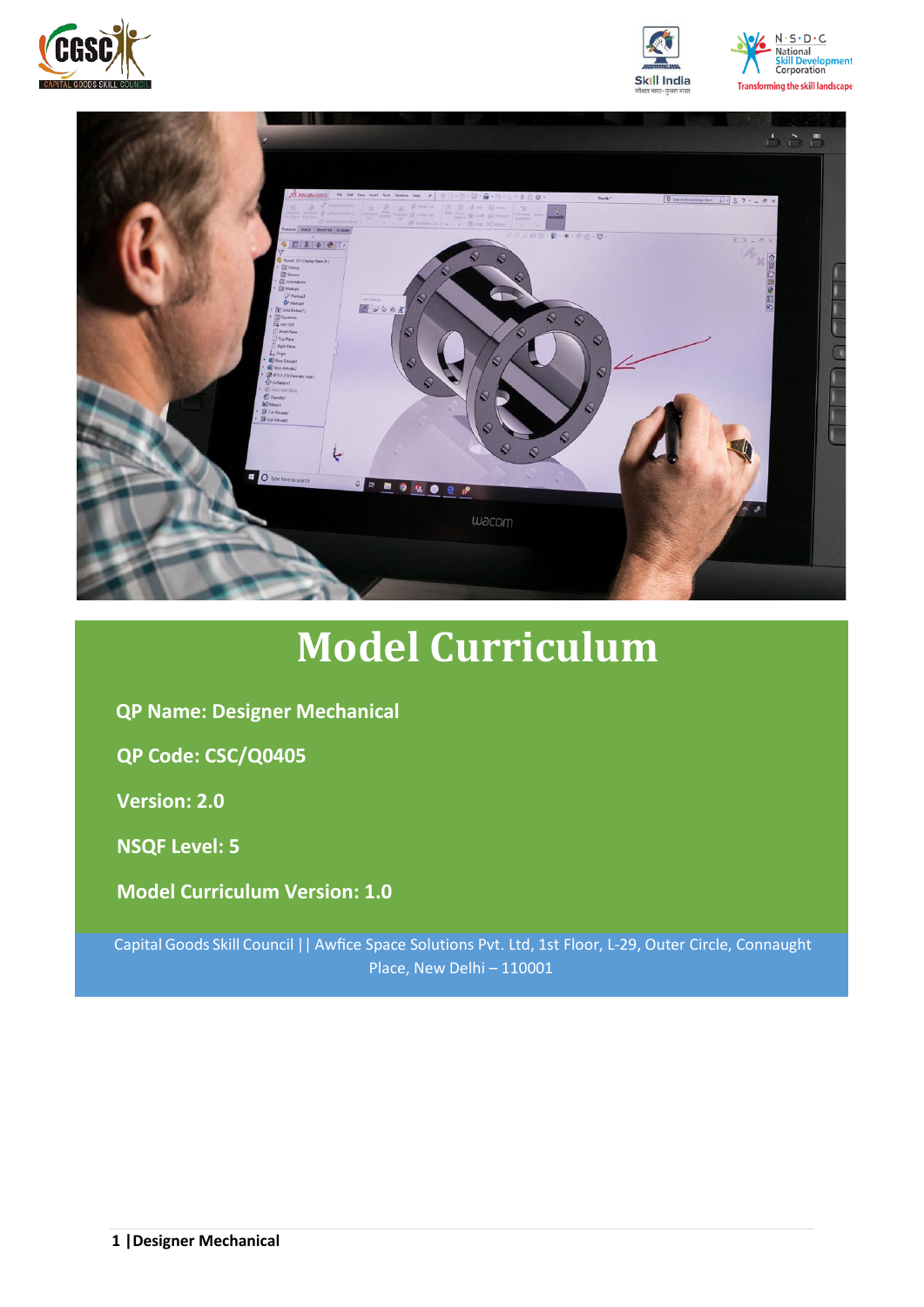



## **Table of Contents**

| Module 3: Process of coordinating with co-workers to achieve work efficiency 12              |
|----------------------------------------------------------------------------------------------|
| Module 4: Process of determining the client's requirement and create a design brief 14       |
| Module 5: Process of creating and modifying 2D mechanical engineering drawings using the CAD |
| Module 6: Process of creating and modifying 3D mechanical engineering models using the CAD   |
| Module 7: Process of developing prototypes as per the design brief and carry out testing and |
|                                                                                              |
|                                                                                              |
|                                                                                              |
|                                                                                              |
|                                                                                              |
|                                                                                              |
|                                                                                              |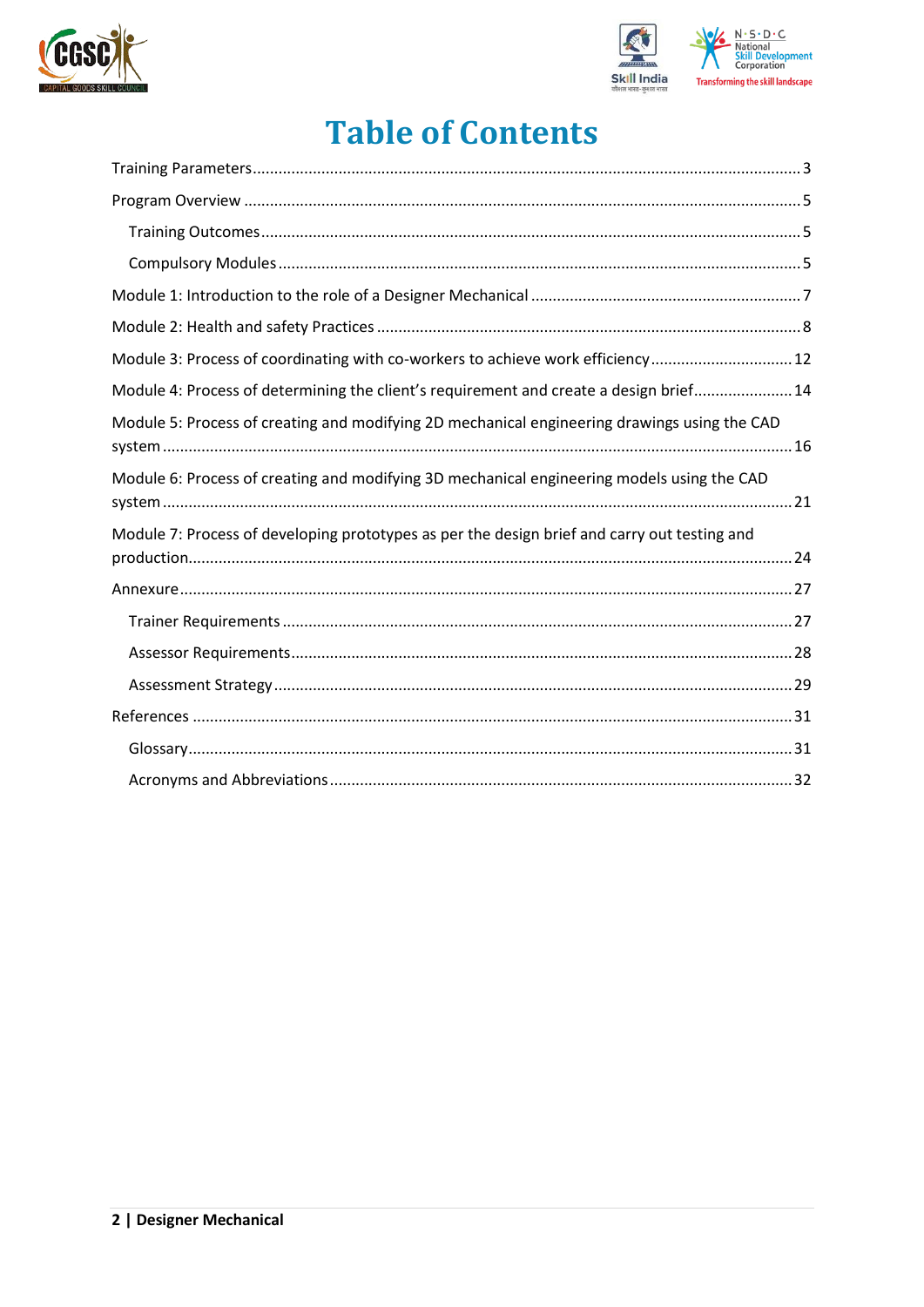



## **Training Parameters**

<span id="page-2-0"></span>

| <b>Sector</b>                                                     | Capital Goods                                                                                                                                                                                                                                                                                                                                                                                                                                                                              |
|-------------------------------------------------------------------|--------------------------------------------------------------------------------------------------------------------------------------------------------------------------------------------------------------------------------------------------------------------------------------------------------------------------------------------------------------------------------------------------------------------------------------------------------------------------------------------|
| <b>Sub-Sector</b>                                                 | Machine Tools, Dies, Moulds and Press Tools, Plastics<br>Manufacturing Machinery, Textile Manufacturing Machinery,<br>Process Plant Machinery, Electrical and Power Machinery, Light<br><b>Engineering Goods</b>                                                                                                                                                                                                                                                                           |
| <b>Occupation</b>                                                 | Design                                                                                                                                                                                                                                                                                                                                                                                                                                                                                     |
| Country                                                           | India                                                                                                                                                                                                                                                                                                                                                                                                                                                                                      |
| <b>NSQF Level</b>                                                 | 5                                                                                                                                                                                                                                                                                                                                                                                                                                                                                          |
| Aligned to NCO/ISCO/ISIC Code                                     | <b>NCO-2015/NIL</b>                                                                                                                                                                                                                                                                                                                                                                                                                                                                        |
| <b>Minimum Educational Qualification and</b><br><b>Experience</b> | B. Tech/B.E. (Mechanical)<br><b>OR</b><br>3 Year Diploma - Mechanical (After 10th) in the relevant<br>field with 2 years of experience in the relevant field<br><b>OR</b><br>10th + ITI (2 years) in the relevant field with 2 years of<br>relevant experience in the relevant field<br><b>OR</b><br>12th Class Pass with 4 years of experience in the relevant<br>field<br><b>OR</b><br>Certified in NSQF-L4 Draughtsman - Mechanical with 2 years<br>of experience in the relevant field |
| <b>Pre-Requisite License or Training</b>                          | <b>NA</b>                                                                                                                                                                                                                                                                                                                                                                                                                                                                                  |
| <b>Minimum Job Entry Age</b>                                      | 18 Years                                                                                                                                                                                                                                                                                                                                                                                                                                                                                   |
| <b>Last Reviewed On</b>                                           | <b>NA</b>                                                                                                                                                                                                                                                                                                                                                                                                                                                                                  |
| <b>Next Review Date</b>                                           | <b>NA</b>                                                                                                                                                                                                                                                                                                                                                                                                                                                                                  |
| <b>NSQC Approval Date</b>                                         | <b>NA</b>                                                                                                                                                                                                                                                                                                                                                                                                                                                                                  |
| <b>QP Version</b>                                                 | 2.0                                                                                                                                                                                                                                                                                                                                                                                                                                                                                        |
| <b>Model Curriculum Creation Date</b>                             | <b>NA</b>                                                                                                                                                                                                                                                                                                                                                                                                                                                                                  |
| Model Curriculum Valid Up to Date                                 | <b>NA</b>                                                                                                                                                                                                                                                                                                                                                                                                                                                                                  |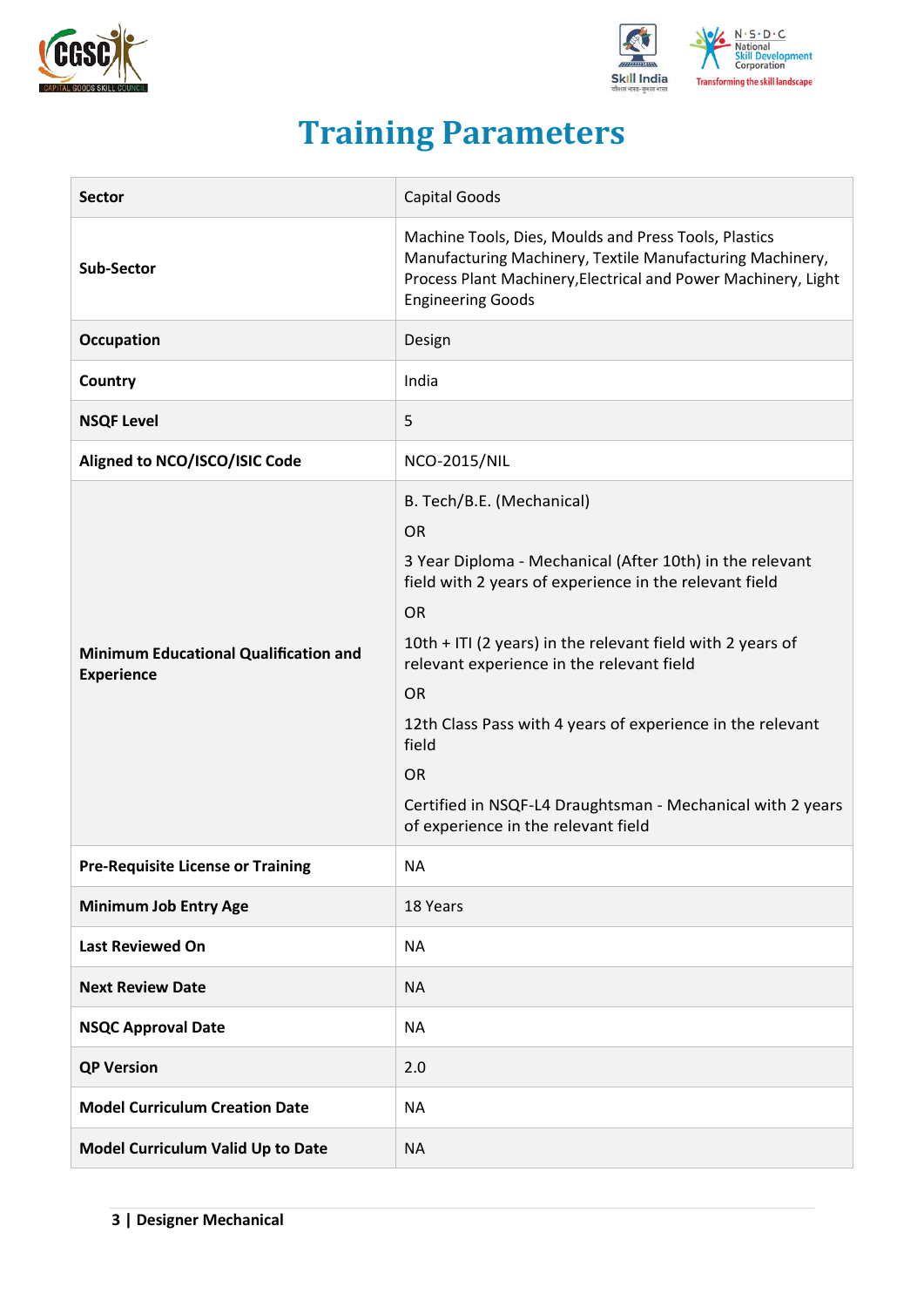



| <b>Model Curriculum Version</b>       | 1.0       |
|---------------------------------------|-----------|
| <b>Minimum Duration of the Course</b> | 540 Hours |
| <b>Maximum Duration of the Course</b> | 540 Hours |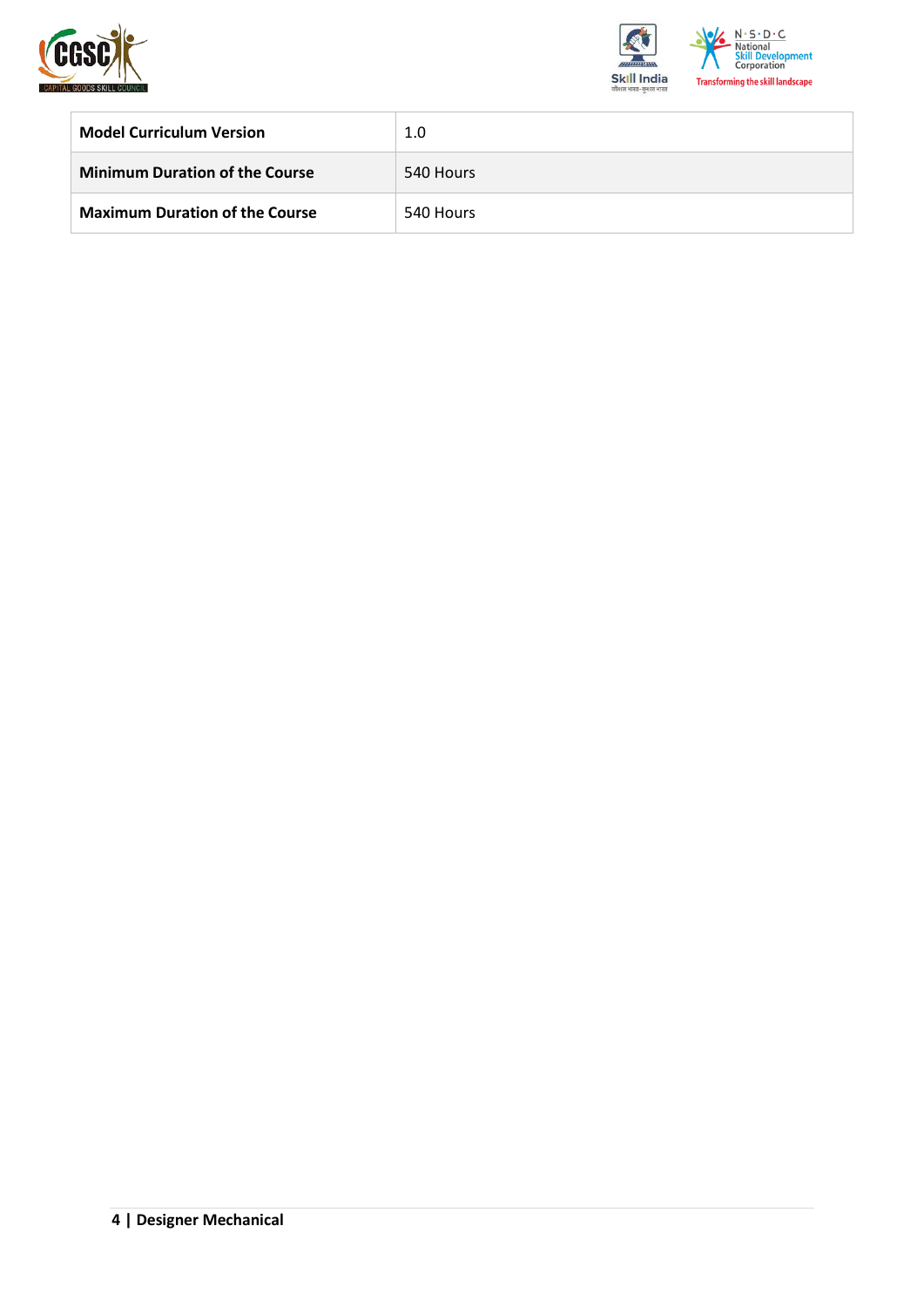



## **Program Overview**

<span id="page-4-0"></span>This section summarizes the end objectives of the program along with its duration.

#### <span id="page-4-1"></span>**Training Outcomes**

At the end of the program, the learner should have acquired the listed knowledge and skills to:

- Explain the importance of following the health and safety practices at work.
- Demonstrate ways to coordinate with co-workers to achieve work efficiency
- Describe the process of determining the client's requirement and create a design brief.
- Demonstrate the process of creating and modifying 2D mechanical engineering drawings using the CAD system.
- Demonstrate the process of creating and modifying 3D mechanical engineering models using the CAD system.
- Demonstrate the process of developing prototypes as per the design brief and carry out testing and production.

#### <span id="page-4-2"></span>**Compulsory Modules**

The table lists the modules and their duration corresponding to the Compulsory NOS of the QP.

| <b>NOS and Module Details</b>                                                                                                 | <b>Theory</b><br><b>Duration</b> | <b>Practical</b><br><b>Duration</b> | On-the-Job<br><b>Training Duration</b><br>(Mandatory) | <b>On-the-Job Training</b><br><b>Duration</b><br>(Recommended) | <b>Total</b><br><b>Duration</b> |
|-------------------------------------------------------------------------------------------------------------------------------|----------------------------------|-------------------------------------|-------------------------------------------------------|----------------------------------------------------------------|---------------------------------|
| <b>Bridge Module</b>                                                                                                          | 04:00                            | 00:00                               | 0:00                                                  | 00:00                                                          | 04:00                           |
| Module 1: Introduction to<br>the role of a Designer<br>Mechanical                                                             | 04:00                            | 0:00                                | 0:00                                                  | 00:00                                                          | 04:00                           |
| <b>CSC/N1335 Follow the</b><br>health and safety practice<br>es at work<br><b>NOS Version-2.0</b><br><b>NSQF Level-3</b>      | 20:00                            | 60:00                               | 0:00                                                  | 00:00                                                          | 80:00                           |
| Module 2: Health and safety<br>practices                                                                                      | 20:00                            | 60:00                               | 0:00                                                  | 00:00                                                          | 80:00                           |
| <b>CSC/N1336 Coordinate with</b><br>co-workers to achieve work<br>efficiency<br><b>NOS Version-2.0</b><br><b>NSQF Level-3</b> | 20:00                            | 60:00                               | 0:00                                                  | 00:00                                                          | 80:00                           |
| Module 3: Process of<br>coordinating with co-<br>workers to achieve work<br>efficiency                                        | 20:00                            | 60:00                               | 0:00                                                  | 00:00                                                          | 80:00                           |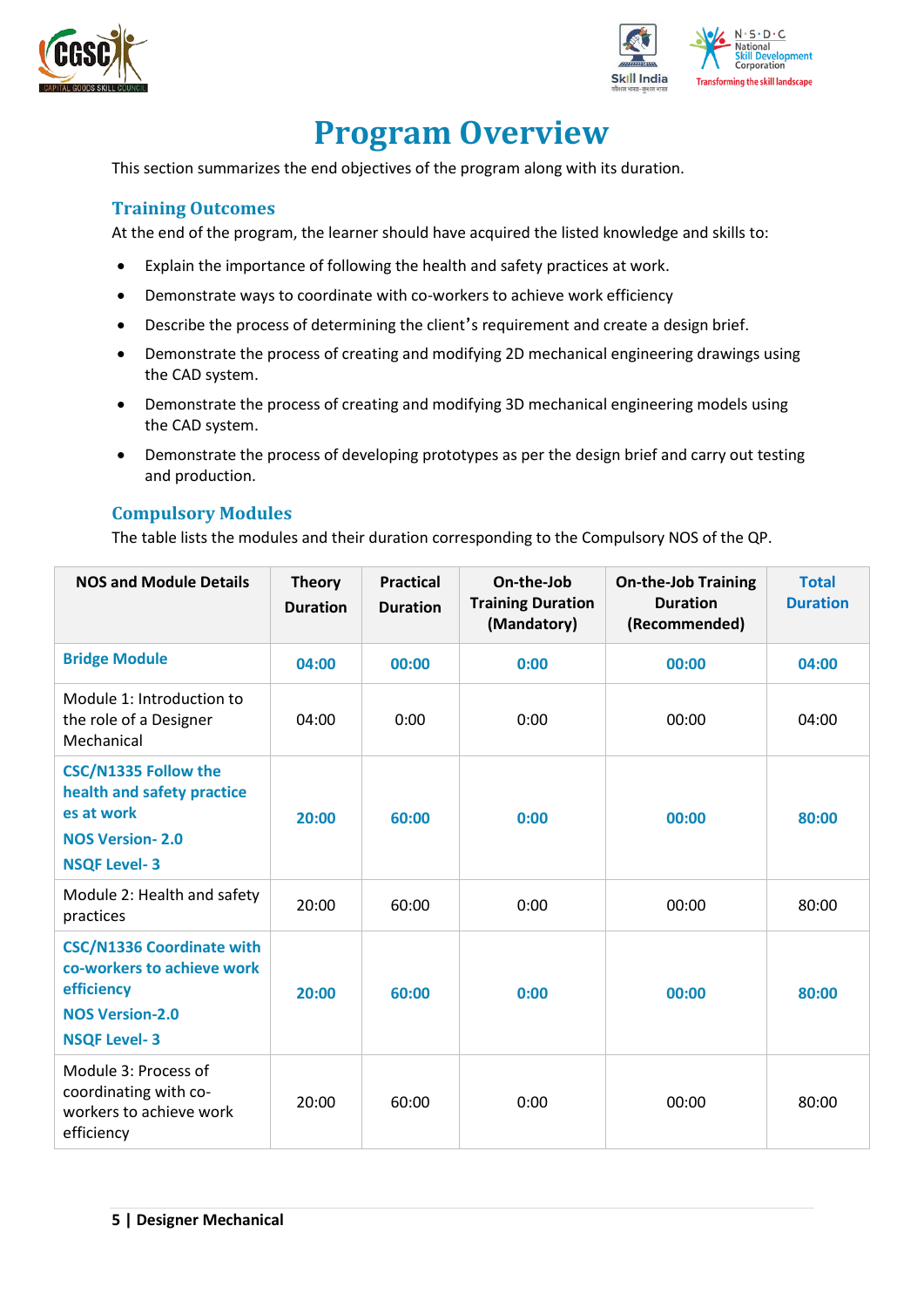



| <b>CSC/N0405 Determine the</b><br>client's requirement and<br>create a design brief<br><b>NOS Version-2.0</b><br><b>NSQF Level-5</b>                        | 36:00  | 60:00  | 0:00 | 00:00 | 96:00  |
|-------------------------------------------------------------------------------------------------------------------------------------------------------------|--------|--------|------|-------|--------|
| Module 4: Process of<br>determining the client's<br>requirement and create a<br>design brief                                                                | 36:00  | 60:00  | 0:00 | 00:00 | 96:00  |
| <b>CSC/N0402 Create and</b><br>modify 2D mechanical<br>engineering drawings using<br>the CAD system<br><b>NOS Version-2.0</b><br><b>NSQF Level-4</b>        | 36:00  | 60:00  | 0:00 | 00:00 | 96:00  |
| Module 5: Process of<br>creating and modifying 2D<br>mechanical engineering<br>drawings using the CAD<br>system                                             | 36:00  | 60:00  | 0:00 | 00:00 | 96:00  |
| <b>CSC/N0408 Create and</b><br>modify 3D mechanical<br>engineering models using<br>the CAD system<br><b>NOS Version-2.0</b><br><b>NSQF Level-5</b>          | 32:00  | 60:00  | 0:00 | 00:00 | 92:00  |
| Module 6: Process of<br>creating and modifying 3D<br>mechanical engineering<br>models using the CAD<br>system                                               | 32:00  | 60:00  | 0:00 | 00:00 | 92:00  |
| <b>CSC/N0407: Develop</b><br>prototypes as per the<br>design brief and carry out<br>testing and production<br><b>NOS Version-2.0</b><br><b>NSQF Level-5</b> | 32:00  | 60:00  | 0:00 | 00:00 | 92:00  |
| Module 7: Process of<br>developing prototypes as<br>per the design brief and<br>carry out testing and<br>production                                         | 32:00  | 60:00  | 0:00 | 00:00 | 92:00  |
| <b>Total Duration</b>                                                                                                                                       | 180:00 | 360:00 | 0:00 | 00:00 | 540:00 |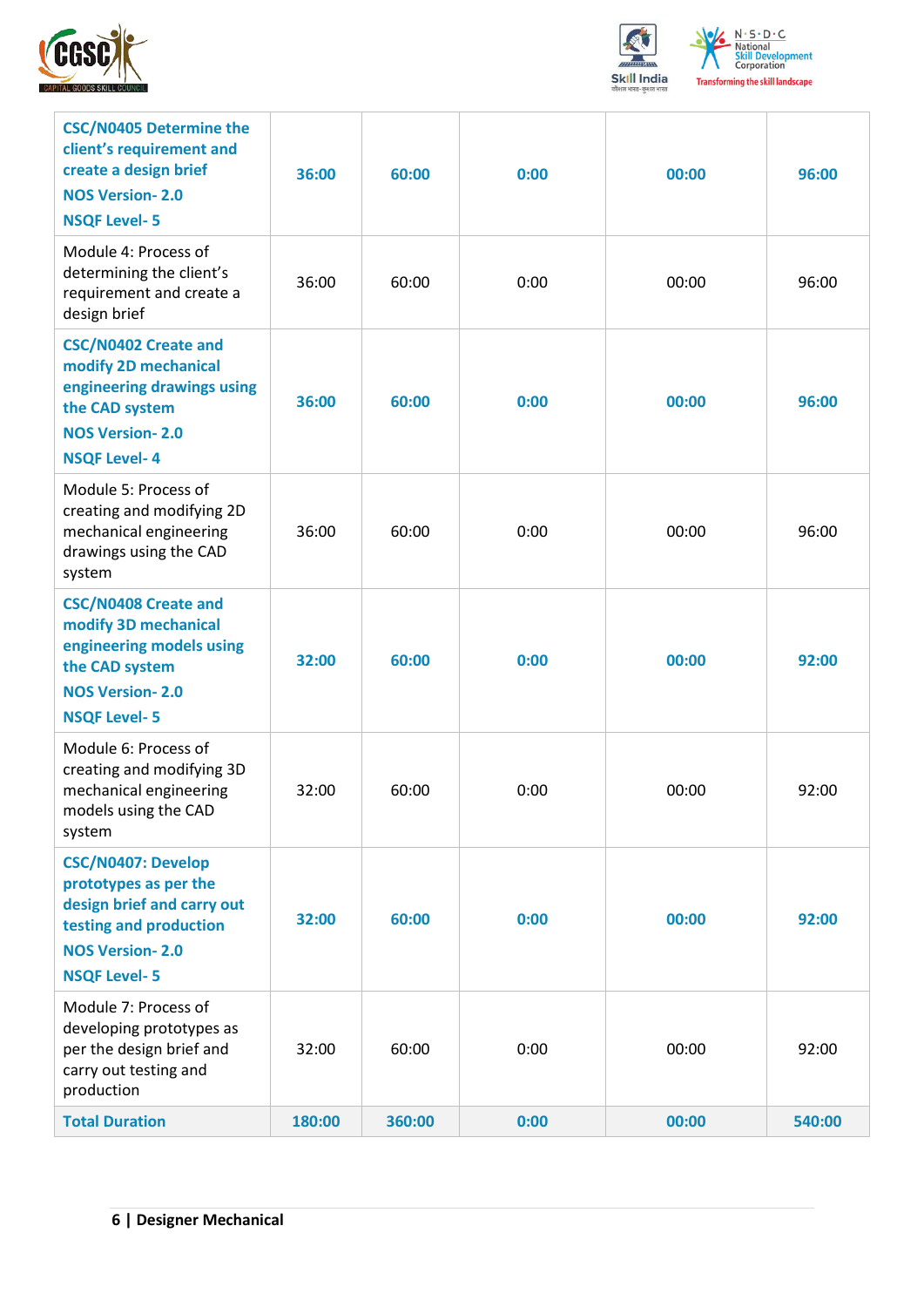



## **Module Details**

## <span id="page-6-0"></span>**Module 1: Introduction to the role of a Designer Mechanical**

## *Bridge Module*

#### **Terminal Outcomes:**

• Discuss the job role of a Designer Mechanical.

| <b>Duration: 04:00</b>                                                                            | <b>Duration: 0:00</b>                    |
|---------------------------------------------------------------------------------------------------|------------------------------------------|
| Theory – Key Learning Outcomes                                                                    | <b>Practical - Key Learning Outcomes</b> |
| Describe the size and scope of the<br>$\bullet$<br>capital good industry and its sub-<br>sectors. |                                          |
| Discuss the role and responsibilities<br>$\bullet$<br>of a Designer Mechanical.                   |                                          |
| Identify<br>various employment<br>Designer<br>opportunities for a<br>Mechanical.                  |                                          |
| <b>Classroom Aids</b>                                                                             |                                          |
| Training Kit - Trainer Guide, Presentations, Whiteboard, Marker, Projector, Laptop, Video Films   |                                          |
| <b>Tools, Equipment and Other Requirements</b>                                                    |                                          |
| NA.                                                                                               |                                          |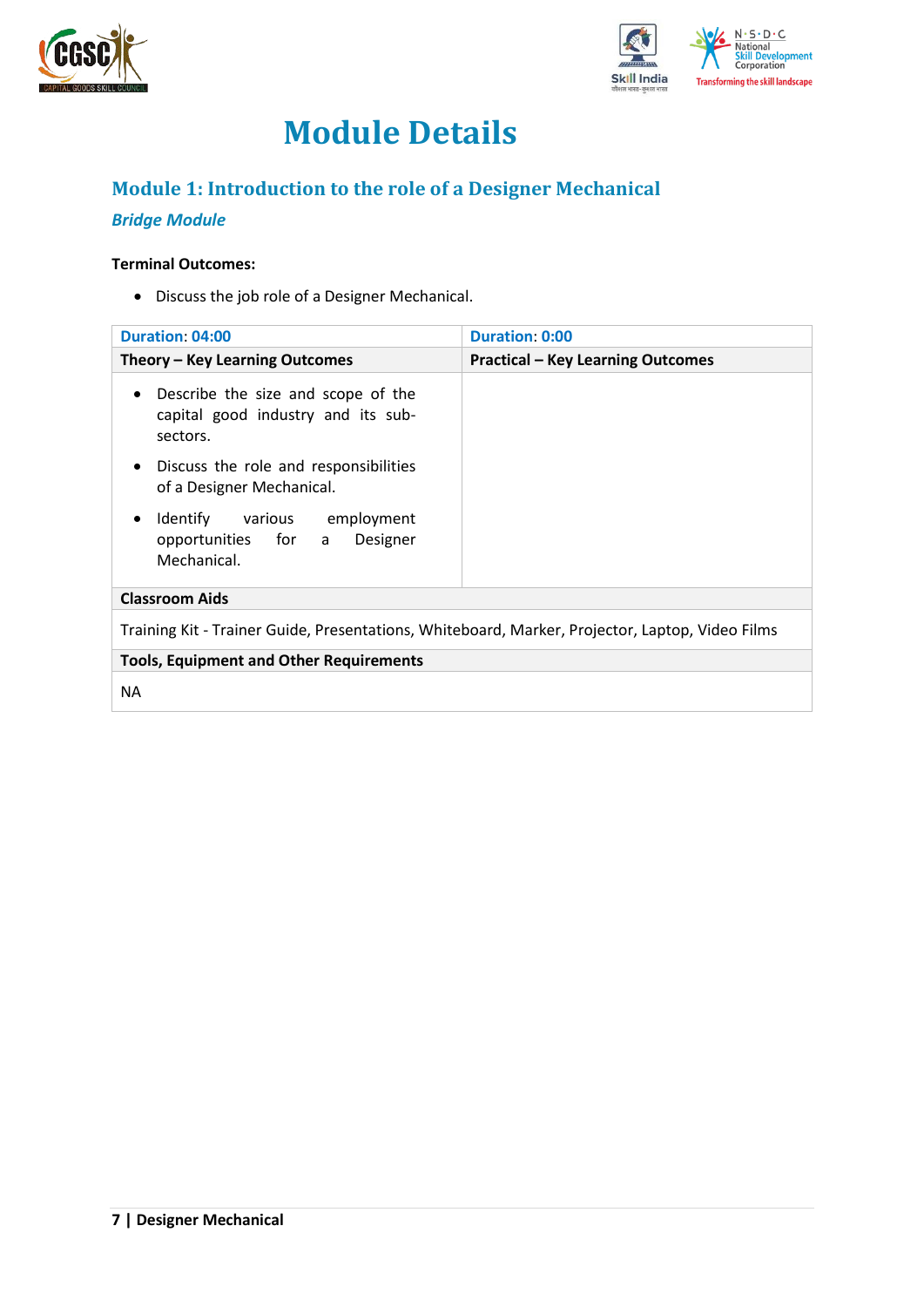



## <span id="page-7-0"></span>**Module 2: Health and safety Practices** *Mapped to CSC/N1335 v2.0*

- Demonstrate ways to maintain personal health and safety.
- Describe the process of assisting in hazard management.
- Explain how to check the first aid box, firefighting and safety equipment.
- Describe the process of assisting in waste management.
- Explain the importance of following the fire safety guidelines.
- Explain the importance of following the emergency and first-aid procedures.
- Demonstrate the process of carrying out relevant documentation and review.

| <b>Duration: 20:00</b>                                                                                                                                                                        | Duration: 60:00                                                                                                                                                               |
|-----------------------------------------------------------------------------------------------------------------------------------------------------------------------------------------------|-------------------------------------------------------------------------------------------------------------------------------------------------------------------------------|
| Theory - Key Learning Outcomes                                                                                                                                                                | <b>Practical - Key Learning Outcomes</b>                                                                                                                                      |
| Explain the recommended practices<br>$\bullet$<br>to be followed to ensure protection<br>from infections and transmission to<br>others, such as the use of hand<br>sanitizer and face mask.   | Demonstrate the use of appropriate<br>$\bullet$<br>Personal Protective Equipment (PPE)<br>relevant to the task and work<br>conditions.<br>Demonstrate<br>handle<br>how<br>to  |
| Explain the importance and process<br>$\bullet$<br>of checking the work conditions,<br>assessing the potential health and<br>safety risks, and take appropriate<br>measures to mitigate them. | hazardous materials safely.<br>Demonstrate the process of testing<br>$\bullet$<br>the firefighting and various safety<br>equipment to ensure they are in<br>usable condition. |
| Explain the importance and process<br>$\bullet$<br>of selecting and using the appropriate<br>PPE relevant to the task and work<br>conditions.                                                 | Demonstrate the process of recycling<br>٠<br>and disposing different types of<br>waste appropriately.                                                                         |
| Explain the<br>recommended<br>$\bullet$<br>techniques to be followed while<br>lifting and moving heavy objects to<br>avoid injury.                                                            | Demonstrate<br>how<br>the<br>to<br>use<br>appropriate type of fire extinguisher<br>to extinguish different types of fires<br>safely.                                          |
| Explain the importance of following<br>$\bullet$<br>the manufacturer's instructions and<br>workplace safety guidelines while<br>working on heavy machinery, tools                             | Demonstrate how to administer<br>appropriate first aid to the injured<br>personnel.<br>Demonstrate<br>the<br>οf<br>process<br>٠                                               |
| and equipment.<br>Explain the importance and process<br>$\bullet$                                                                                                                             | Cardiopulmonary<br>performing<br>Resuscitation (CPR) on a potential<br>victim of cardiac arrest.                                                                              |
| of identifying existing and potential<br>hazards at work.                                                                                                                                     | Demonstrate the process of carrying<br>$\bullet$                                                                                                                              |
| Describe the process of assessing the<br>$\bullet$<br>potential risks and injuries associated<br>with the various hazards.                                                                    | appropriate<br>documentation<br>out<br>following a health and safety incident<br>at work, including all the required<br>information.                                          |
| Explain how to prevent or minimise<br>different types of hazards.                                                                                                                             |                                                                                                                                                                               |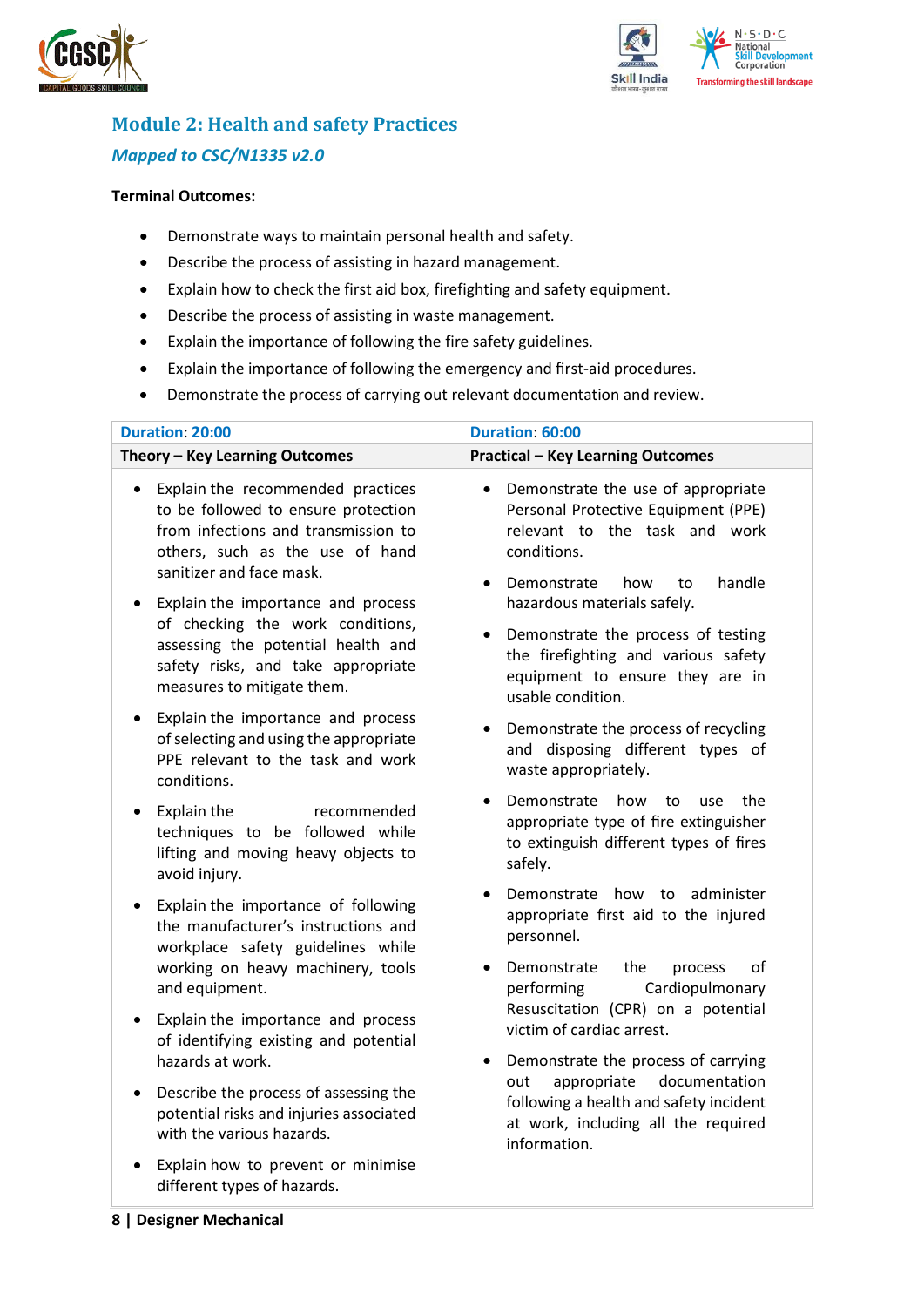



 $N.5.0.6$ National **Skill Development**<br>Corporation **Transforming the skill landscape** 

- Explain how to handle and store hazardous materials safely.
- Explain the importance of ensuring the first aid box is updated with the relevant first aid supplies.
- Describe the process of checking and testing the firefighting and various safety equipment to ensure they are in a usable condition.
- Explain the criteria for segregating waste into appropriate categories.
- Describe the appropriate methods for recycling the recyclable waste.
- Describe the process of disposing of the non-recyclable waste safely and the applicable regulations.
- Explain the use of different types of fire extinguishers to extinguish different types of fires.
- State the recommended practices to be followed for a safe rescue during a fire emergency.
- Explain how to request assistance from the fire department to extinguish a serious fire.
- Explain the appropriate practices to be followed during workplace emergencies to ensure safety and minimise loss to organisational property.
- State the common health and safety hazards present in a work environment, associated risks, and how to mitigate them.
- State the safe working practices to be followed while working at various hazardous sites and using electrical equipment.
- Explain the importance of ensuring easy access to firefighting and safety equipment.
- Explain the appropriate preventative and remedial actions to be taken in the case of exposure to toxic materials, such as poisonous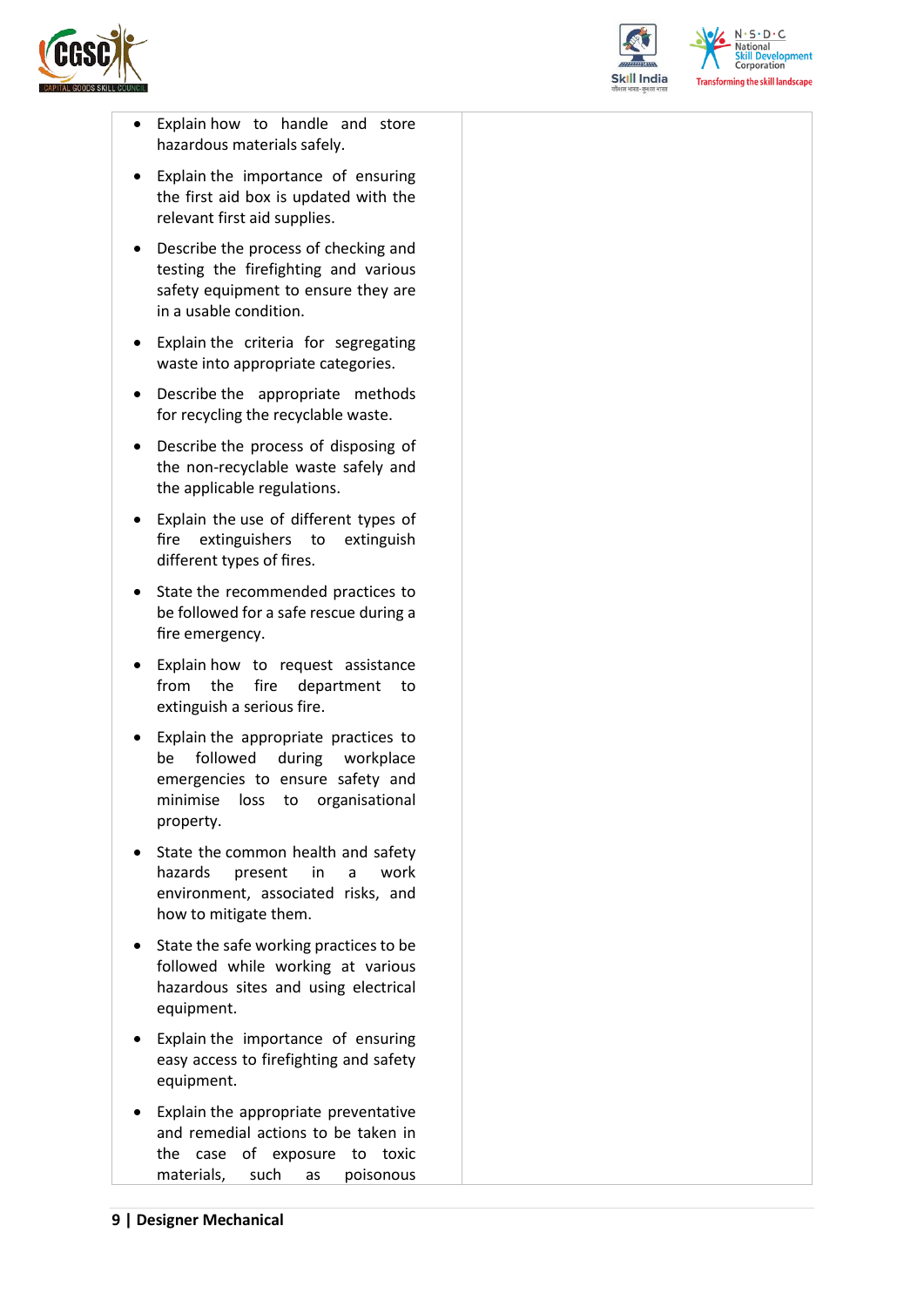



 $N \cdot S \cdot D \cdot C$ National **Skill Development**<br>Corporation **Transforming the skill landscape** 

chemicals and gases.

- Explain various causes of fire in different work environments and the recommended precautions to be taken to prevent fire accidents.
- Describe different methods of extinguishing fire.
- List different materials used for extinguishing fire.
- Explain the applicable rescue techniques to be followed during a fire emergency.
- Explain the importance of placing safety signs and instructions at strategic locations in a workplace and following them.
- Explain different types of first aid treatment to be provided for different types of injuries.
- State the potential injuries associated with incorrect manual handling.
- Explain how to move an injured person safely.
- State various hazards associated with the use of various machinery, tools, implements, equipment and materials.
- Explain the importance of ensuring no obstruction and free access to fire exits.
- Explain how to free a person from electrocution safely.
- Explain how to administer appropriate first aid to an injured person.
- Explain how to perform Cardiopulmonary Resuscitation (CPR).
- Explain the importance of coordinating with the emergency services to request urgent medical assistance for persons requiring professional medical attention or hospitalisation.
- State the appropriate documentation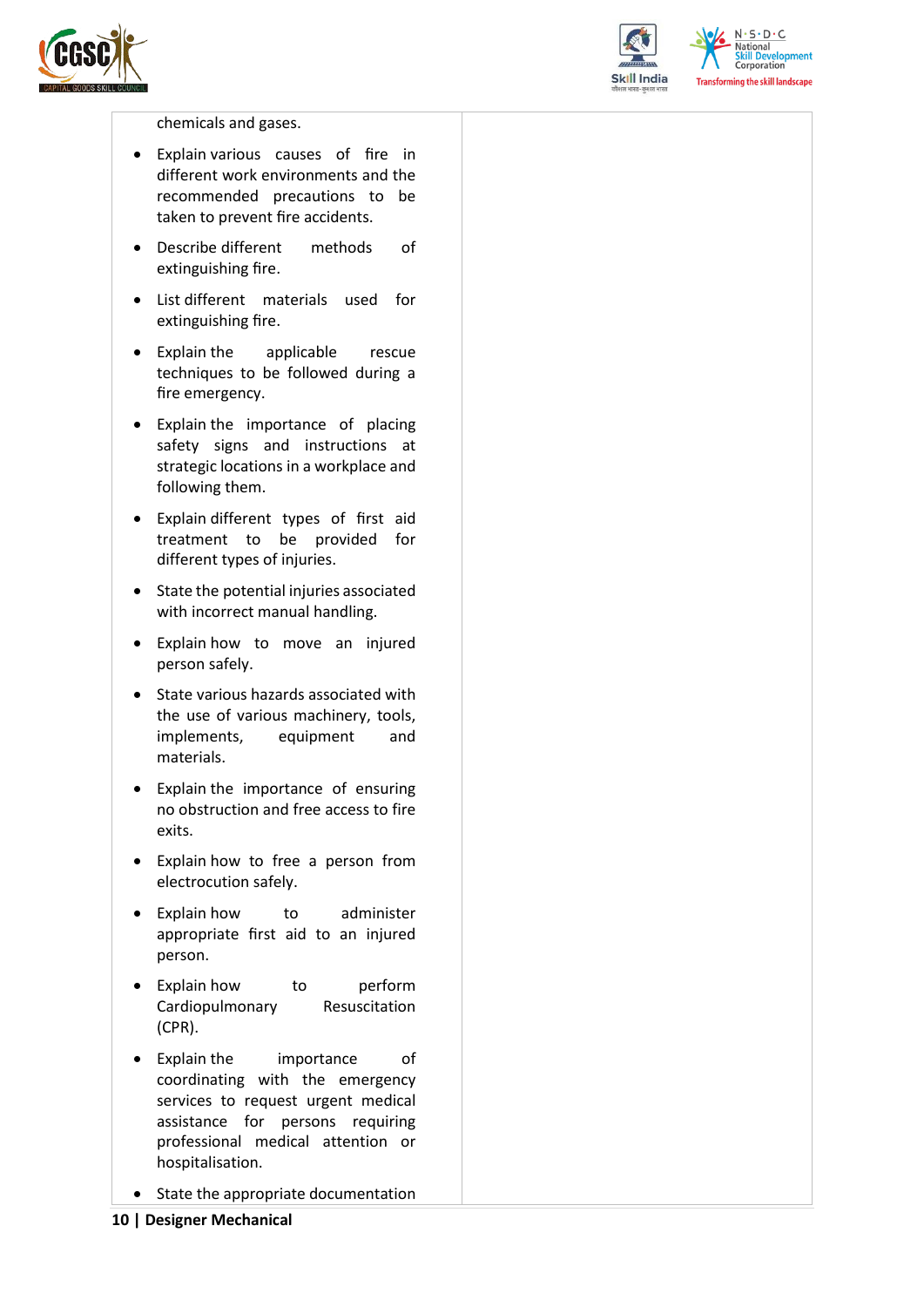



to be carried out following a health and safety incident at work, and the relevant information to be included.

- Explain the importance and process of reviewing the health and safety conditions at work regularly or following an incident.
- Explain the importance and process of implementing appropriate changes to improve the health and safety conditions at work.

#### **Classroom Aids**

Computer, Projection Equipment, PowerPoint Presentation and Software, Facilitator's Guide, Participant's Handbook.

#### **Tools, Equipment and Other Requirements**

Personal Protective Equipment, Cleaning Equipment and Materials, Sanitizer, Soap, Mask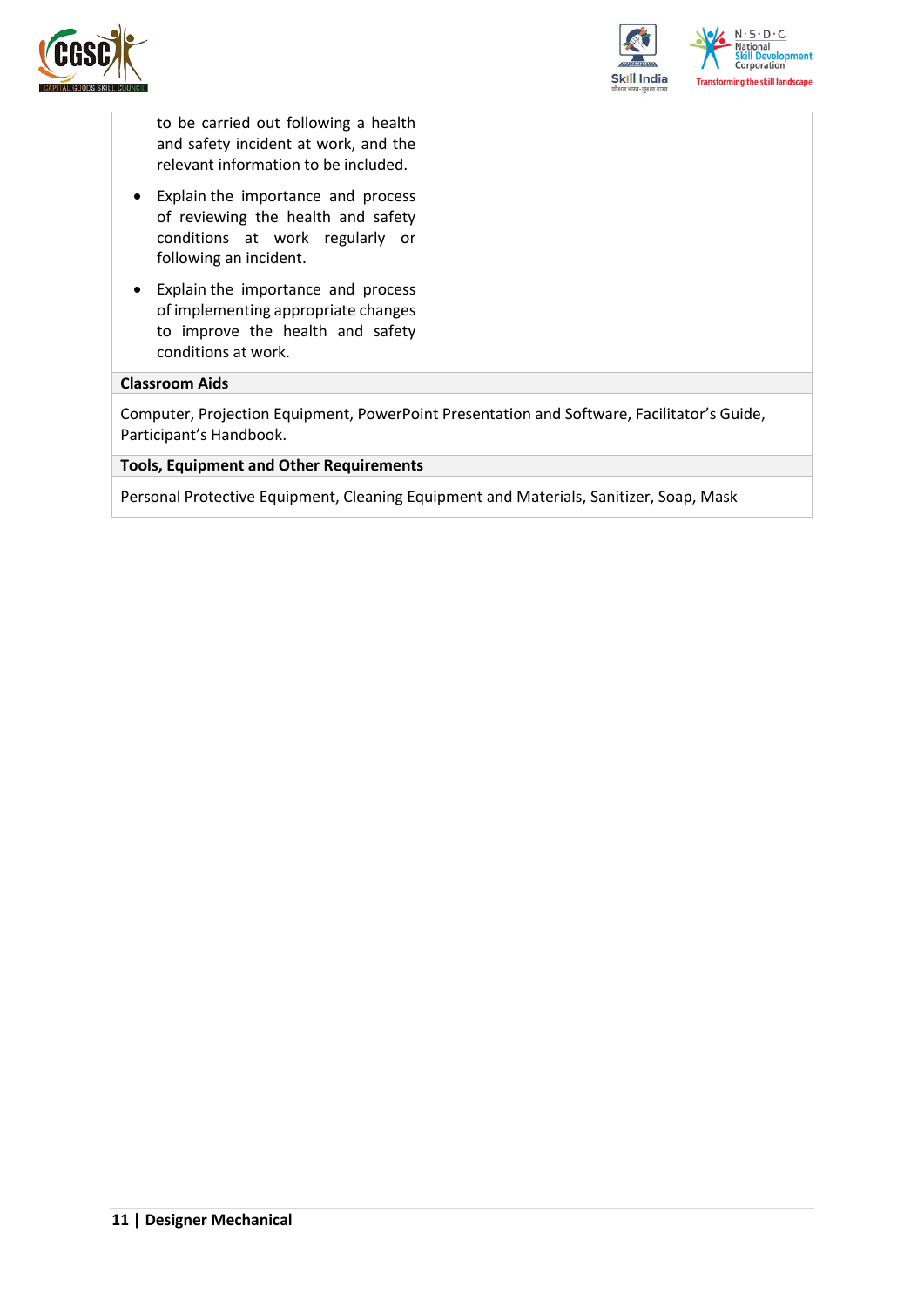



## <span id="page-11-0"></span>**Module 3: Process of coordinating with co-workers to achieve work efficiency**

## *Mapped to NOS CSC/N1336 v2.0*

- Demonstrate ways to Work and communicate effectively with co-workers.
- Discuss ways to promote diversity and inclusion at the workplace.

| <b>Duration: 20:00</b>                                                                                                                                                                                                                                       | Duration: 60:00                                                                                                                                                                                                                                                                    |
|--------------------------------------------------------------------------------------------------------------------------------------------------------------------------------------------------------------------------------------------------------------|------------------------------------------------------------------------------------------------------------------------------------------------------------------------------------------------------------------------------------------------------------------------------------|
| Theory - Key Learning Outcomes                                                                                                                                                                                                                               | <b>Practical - Key Learning Outcomes</b>                                                                                                                                                                                                                                           |
| Explain the importance and process<br>٠<br>of effective communication in the<br>workplace.<br>Explain the<br>barriers to<br>effective<br>$\bullet$<br>communication<br>and<br>how<br>to<br>overcome them.<br>Explain the importance of teamwork<br>$\bullet$ | Demonstrate<br>the<br>of<br>process<br>preparing the relevant documents<br>and reports as per the supervisor's<br>instructions, providing appropriate<br>information<br>clearly<br>and<br>systematically.<br>Demonstrate how to mentor and<br>assist subordinates in the execution |
| in an organisation's and individual's<br>success.<br>Explain the importance of active<br>$\bullet$<br>listening in the work environment.                                                                                                                     | of their work responsibilities.<br>Demonstrate the process of using<br>efficiently<br>various<br>resources<br>to                                                                                                                                                                   |
| State the appropriate techniques to<br>٠<br>be followed for active listening.                                                                                                                                                                                | utilisation and<br>ensure maximum<br>minimum wastage.<br>Demonstrate how to communicate                                                                                                                                                                                            |
| Explain the importance of tone and<br>٠<br>pitch ineffective communication.                                                                                                                                                                                  | clearly and<br>politely to ensure<br>effective communication with co-<br>workers.                                                                                                                                                                                                  |
| Explain the importance of avoiding<br>٠<br>casual expletives and unpleasant<br>while<br>communicating<br>terms<br>professional circles.                                                                                                                      | Demonstrate appropriate verbal and<br>non-verbal communication that is<br>respectful of genders and disability.                                                                                                                                                                    |
| Explain the<br>importance<br>οf<br>٠<br>maintaining discipline and ethical<br>behaviour at work.                                                                                                                                                             |                                                                                                                                                                                                                                                                                    |
| State the<br>common<br>for<br>reasons<br>$\bullet$<br>interpersonal conflict and how to<br>resolve them.                                                                                                                                                     |                                                                                                                                                                                                                                                                                    |
| Explain the importance of developing<br>effective working relationships for<br>professional success.                                                                                                                                                         |                                                                                                                                                                                                                                                                                    |
| Describe the process of expressing<br>addressing<br>and<br>grievances<br>appropriately and effectively.                                                                                                                                                      |                                                                                                                                                                                                                                                                                    |
| Explain the importance and process<br>of planning daily tasks to ensure their<br>timely completion and efficient use of                                                                                                                                      |                                                                                                                                                                                                                                                                                    |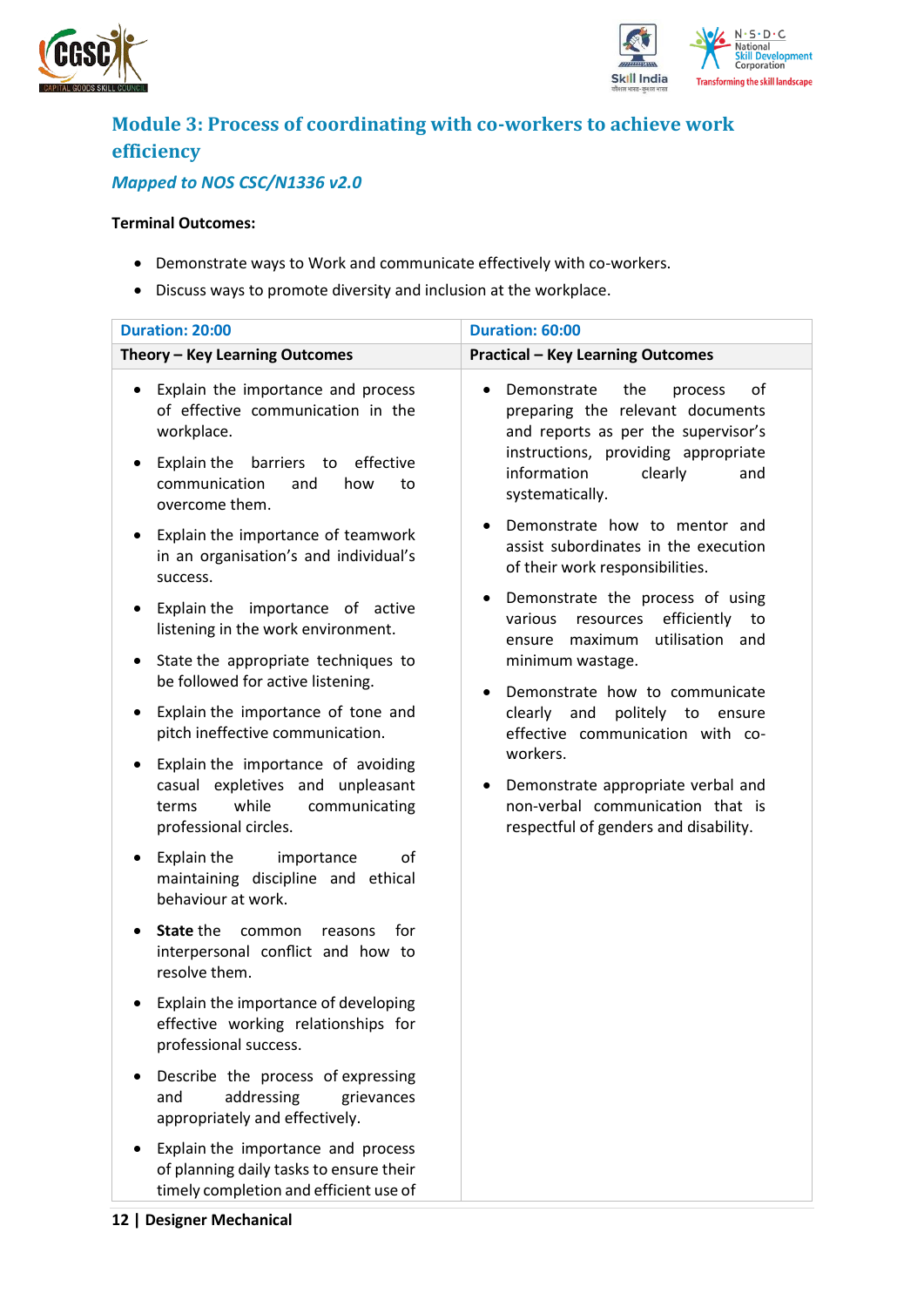



 $N.5.0.6$ **National Skill Development**<br>Corporation **Transforming the skill landscape** 

#### time.

- Explain the importance of adhering to the limits of authority at work.
- Explain the importance of following the applicable quality standards and timescales at work.
- Explain the importance of coordinating with co-workers to achieve the work objectives efficiently.
- Explain the relevant documentation requirements.
- Explain the importance of providing appropriate information clearly and systematically in work documents.
- State the escalation matrix to be followed to deal with out of authority tasks and concerns.
- Explain the importance and process of mentoring and assisting subordinates in the execution of their work responsibilities.
- Explain how to identify possible disruptions to work prevent them.
- Explain how to use various resources efficiently to ensure maximum utilisation and minimum wastage.
- Explain the recommended practices to be followed at work to avoid and resolve conflicts at work.
- Explain the importance and process of efficient and timely dissemination of information to the authorised personnel.
- Explain the procedure to report inappropriate behaviour e.g., harassment.

#### **Classroom Aids:**

Training Kit (Trainer Guide, Presentations). Whiteboard, Marker, Projector, Laptop

#### **Tools, Equipment and Other Requirements**

NA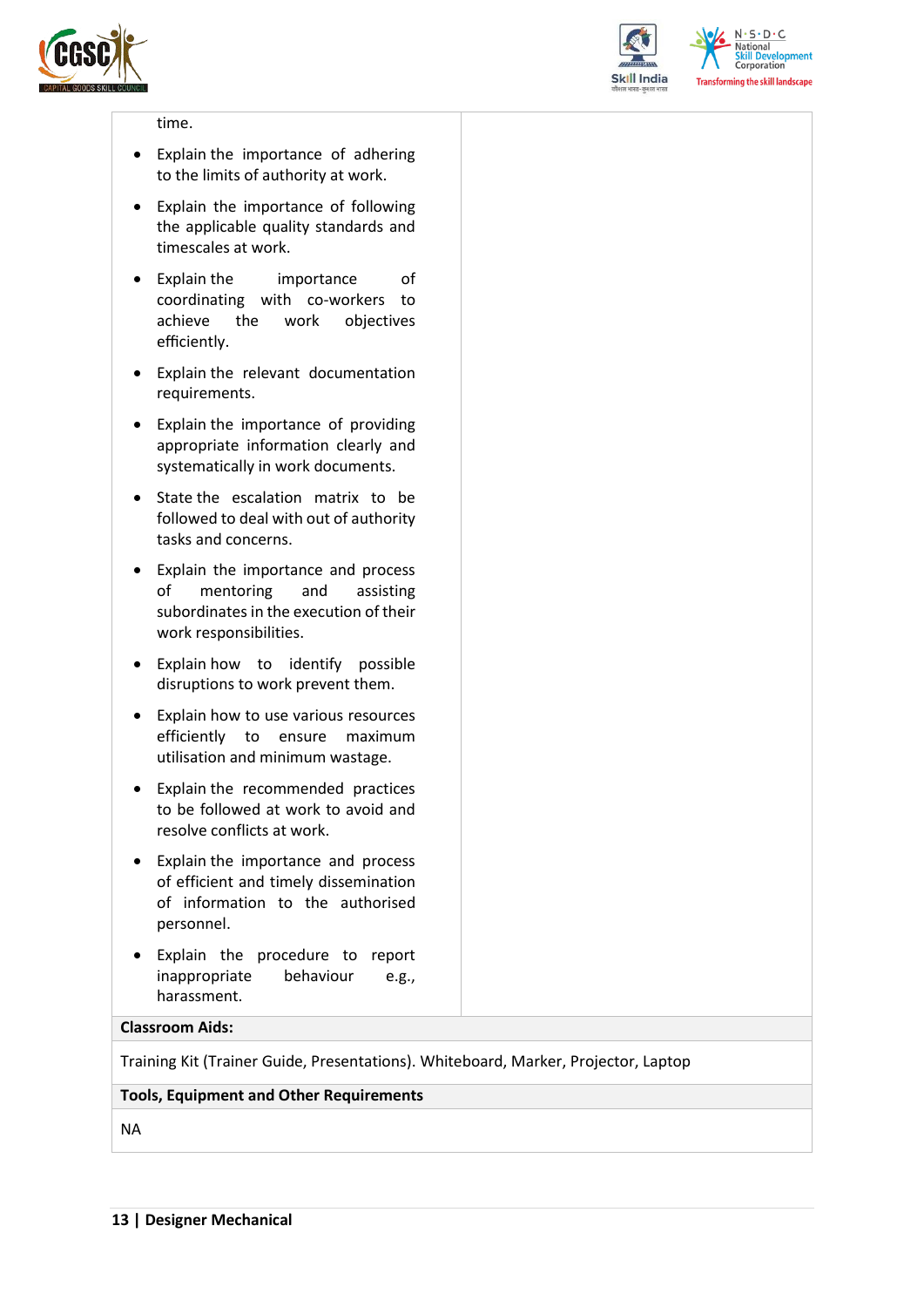



## <span id="page-13-0"></span>**Module 4: Process of determining the client's requirement and create a design brief** *Mapped to CSC/N0405 v2.0*

- Describe the process of preparing for creating the design brief.
- Describe the process of preparing the design brief.

| Duration: 36:00                                                                                                                                                                                       | Duration: 60:00                                                                                                                                                                                                                                |
|-------------------------------------------------------------------------------------------------------------------------------------------------------------------------------------------------------|------------------------------------------------------------------------------------------------------------------------------------------------------------------------------------------------------------------------------------------------|
| Theory - Key Learning Outcomes                                                                                                                                                                        | <b>Practical - Key Learning Outcomes</b>                                                                                                                                                                                                       |
| Explain the<br>of<br>relevant<br>use<br>$\bullet$<br>information systems for recording<br>design information.<br>Explain different types of design<br>٠<br>briefs and the purpose of creating<br>one. | Demonstrate how to record all the<br>relevant information such as raw<br>material specifications and desired<br>size<br>and<br>quality,<br>using<br>the<br>appropriate information system.<br>the<br>Demonstrate<br>οf<br>process<br>$\bullet$ |
| Explain how<br>determine<br>the<br>to<br>$\bullet$<br>specifications of the product to be<br>designed and the valid sources of<br>information for that.                                               | performing relevant calculations such<br>tolerance,<br>dimensions,<br>as<br>and<br>thermal<br>and<br>structural analysis<br>regarding the proposed design brief.                                                                               |
| Explain different types of design<br>$\bullet$<br>features to be incorporated in a<br>design brief.                                                                                                   | Show how to prepare technical<br>$\bullet$<br>drawings, sketches and designs using<br>input from engineers and relevant<br>experts.                                                                                                            |
| List various factors with an impact on<br>$\bullet$<br>the feasibility of achieving a client's<br>requirements and the process of<br>assessing the feasibility.                                       | Demonstrate the process of creating<br>٠<br>mechanical designs using Computer-<br>Aided Design (CAD), Computer-Aided<br>Manufacturing (CAM), and 3D CAD                                                                                        |
| Explain the information and level of<br>$\bullet$<br>detail to be included in a design brief.                                                                                                         | programs, ensuring compliance with<br>the client requirements, company                                                                                                                                                                         |
| Explain the importance of identifying<br>٠<br>design constraints.                                                                                                                                     | applicable<br>procedure,<br>and<br>regulations.                                                                                                                                                                                                |
| Explain how to prepare<br>a brief<br>$\bullet$<br>confirming the requirements of the                                                                                                                  | Show how<br>to<br>create<br>separate<br>٠<br>assembly view or isometric view.                                                                                                                                                                  |
| customer.                                                                                                                                                                                             | Demonstrate<br>the<br>οf<br>process<br>$\bullet$                                                                                                                                                                                               |
| Explain the importance of recording<br>$\bullet$<br>the desired size and quality of the<br>machined components.                                                                                       | performing assembly and motion<br>analysis for the moving parts of the<br>assembly.                                                                                                                                                            |
| List the relevant stakeholders to be<br>consulted on the various aspects of a<br>design brief.                                                                                                        | Demonstrate the process of creating<br>the design brief using the relevant<br>software, ensuring it captures all the<br>client's requirements.                                                                                                 |
| Explain the importance of taking<br>٠<br>client's feedback on the design brief.                                                                                                                       | Demonstrate how to record the<br>qualities required in the finished                                                                                                                                                                            |
| Explain various<br>design<br>brief<br>constraints<br>such<br>technology,<br>as                                                                                                                        | components, such as hardness,<br>grinding, blackening, chrome plating,                                                                                                                                                                         |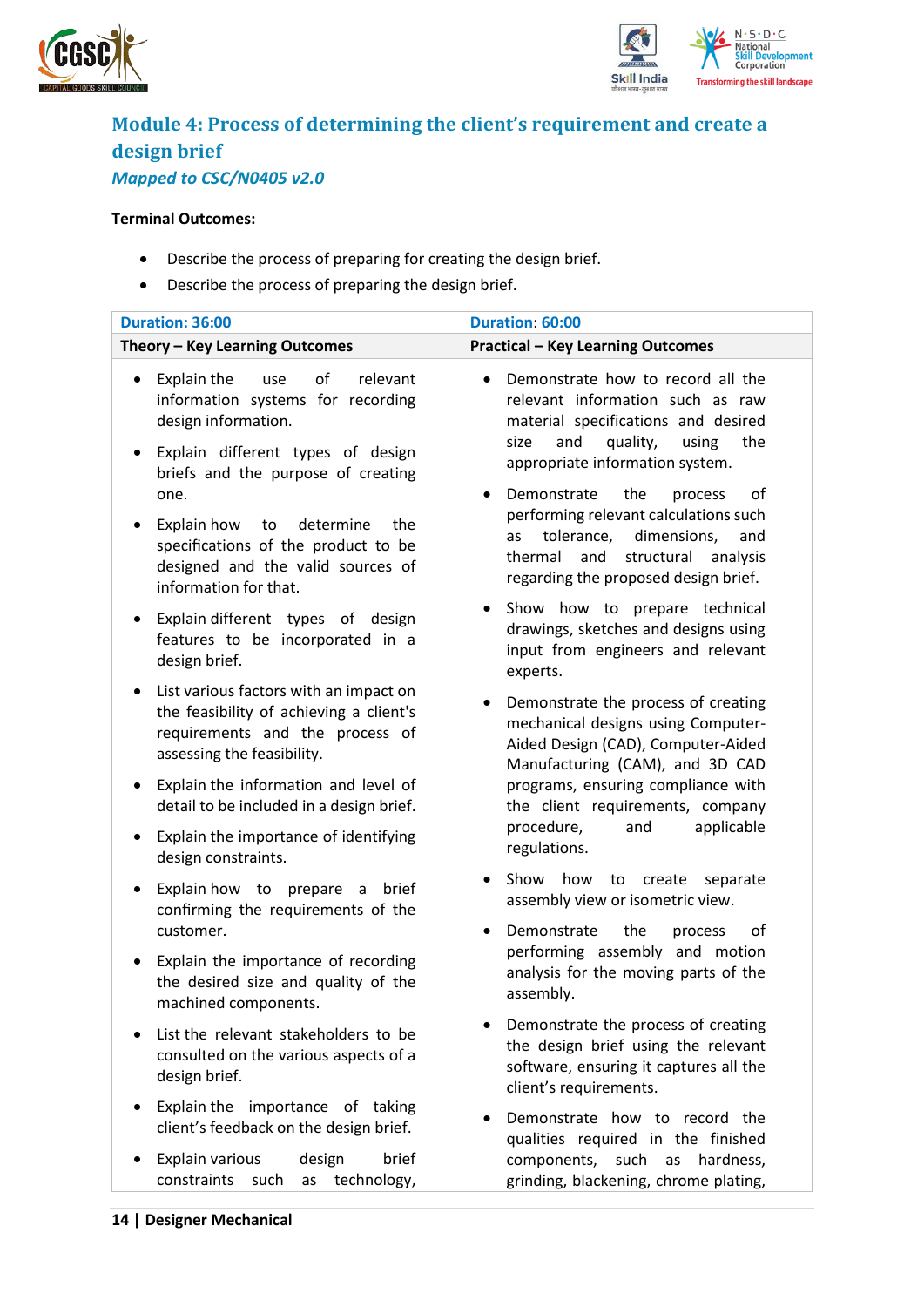



environmental/sustainability, legal, logistical, financial, safety, ease of maintenance, etc.

- Describe the applicable procedures to be followed while disseminating information.
- Explain how to resolve various problems encountered during the design process.
- Explain the importance and process of preparing a contingency plan.
- Explain how to prioritise and schedule design activities.
- Explain how to determine the requirement of resources for the designing process.
- State the relevant organisational and regulatory guidelines and processes.
- Explain how to perform relevant calculations and maintain data.
- Describe the process of determining the feasibility and functionality of a design.
- Explain the importance of taking health, safety and environmental aspects into consideration while preparing the design brief.

**Classroom Aids**

Training Kit (Trainer Guide, Presentations). Whiteboard, Marker, Projector, Laptop

**Tools, Equipment and Other Requirements** 

NA

paint colour, etc.

- Demonstrate how to record the geometrical accuracies on the desired portion of the component.
- Demonstrate the process of carrying out appropriate documentation concerning the design process, maintaining version control.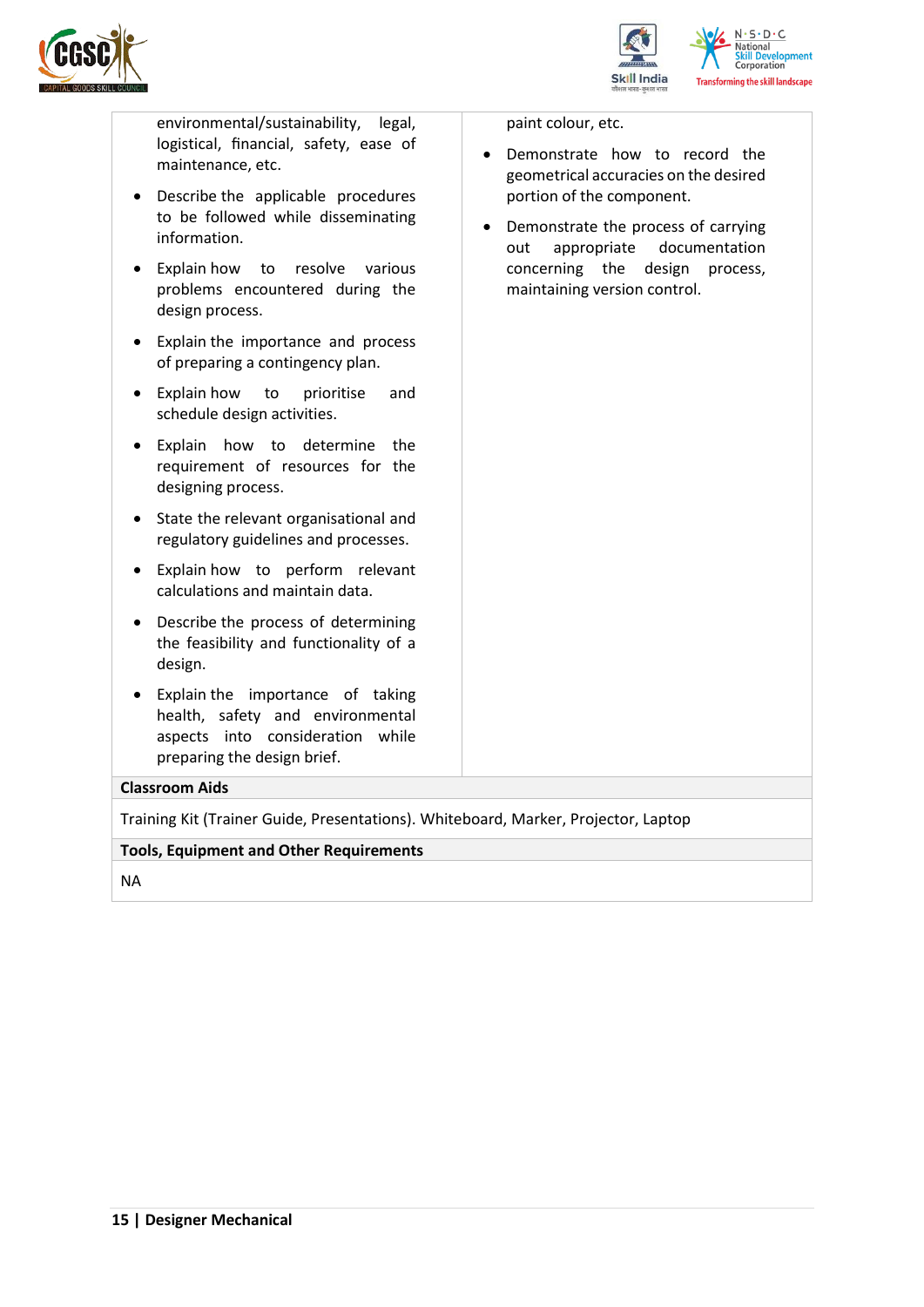



## <span id="page-15-0"></span>**Module 5: Process of creating and modifying 2D mechanical engineering drawings using the CAD system** *Mapped to CSC/N0402 v2.0*

- Describe the process of preparing for 2D mechanical engineering drawings.
- Demonstrate the process of performing the set-up activities.
- Demonstrate the process of creating or modifying 2D mechanical engineering drawings.
- Explain the importance of using resources optimally.

| Duration: 36:00                                                                                                                                                                                                                                                                                                      | Duration: 60:00                                                                                                                                                                                                                                                                              |  |  |
|----------------------------------------------------------------------------------------------------------------------------------------------------------------------------------------------------------------------------------------------------------------------------------------------------------------------|----------------------------------------------------------------------------------------------------------------------------------------------------------------------------------------------------------------------------------------------------------------------------------------------|--|--|
| Theory - Key Learning Outcomes                                                                                                                                                                                                                                                                                       | <b>Practical - Key Learning Outcomes</b>                                                                                                                                                                                                                                                     |  |  |
| of<br>Explain<br>the<br>relevant<br>use<br>$\bullet$<br>information systems for retrieving<br>and storing drawing data.<br>List the relevant customizable system<br>$\bullet$<br>variables in a CAD software.<br>Explain the needs and process for<br>$\bullet$<br>customizing<br>identified<br>system<br>variables. | Demonstrate how to customize<br>$\bullet$<br>system variables, menus and drawing<br>defaults to produce the drawing to<br>the appropriate scale.<br>Show how to develop macros as per<br>the approved procedures.<br>Demonstrate the process of setting<br>up and checking that all relevant |  |  |
| Describe<br>the applicable<br>drafting<br>$\bullet$<br>standards and procedures.<br>Explain the needs and process for<br>$\bullet$<br>customizing<br>menus and system<br>defaults.                                                                                                                                   | devices are connected and operating.<br>Demonstrate the process of setting<br>$\bullet$<br>the drawing datum at a convenient<br>point along with drawing parameters<br>such as layers, line types, colour, text<br>styles according to the drawing to be                                     |  |  |
| Explain the needs and process for<br>٠<br>developing macros.<br>State the appropriate projection for<br>$\bullet$<br>the drawing purpose.                                                                                                                                                                            | produced.<br>Show how to analyse and produce<br>$\bullet$<br>mechanical drawings, using first angle<br>orthographic<br>projections,                                                                                                                                                          |  |  |
| List the relevant reasons for including<br>$\bullet$<br>auxiliary views in drawings.                                                                                                                                                                                                                                 | isometric/oblique projections, third<br>orthographic<br>angle<br>projections,<br>sectional views.                                                                                                                                                                                            |  |  |
| Describe the<br>procedures<br>for<br>$\bullet$<br>producing components, layout and<br>assembly drawings.                                                                                                                                                                                                             | how<br>Show<br>to<br>create<br>separate<br>assembly view or isometric view.                                                                                                                                                                                                                  |  |  |
| List relevant drawing specifications<br>$\bullet$<br>symbols<br>and common<br>used<br>in.<br>drawings.                                                                                                                                                                                                               | Demonstrate<br>the<br>οf<br>process<br>$\bullet$<br>performing assembly and motion<br>analysis for the moving parts of the<br>assembly.                                                                                                                                                      |  |  |
| List the relevant sources and<br>methods for obtaining any required<br>technical information relevant to the<br>drawing.                                                                                                                                                                                             | Demonstrate<br>how to<br>create<br>a<br>template<br>drawing<br>using<br>the<br>appropriate drawing tool according<br>to the required standards, including                                                                                                                                    |  |  |
| Explain the common practices that<br>make systems vulnerable to cyber-                                                                                                                                                                                                                                               | all the necessary details.<br>Demonstrate how to record the                                                                                                                                                                                                                                  |  |  |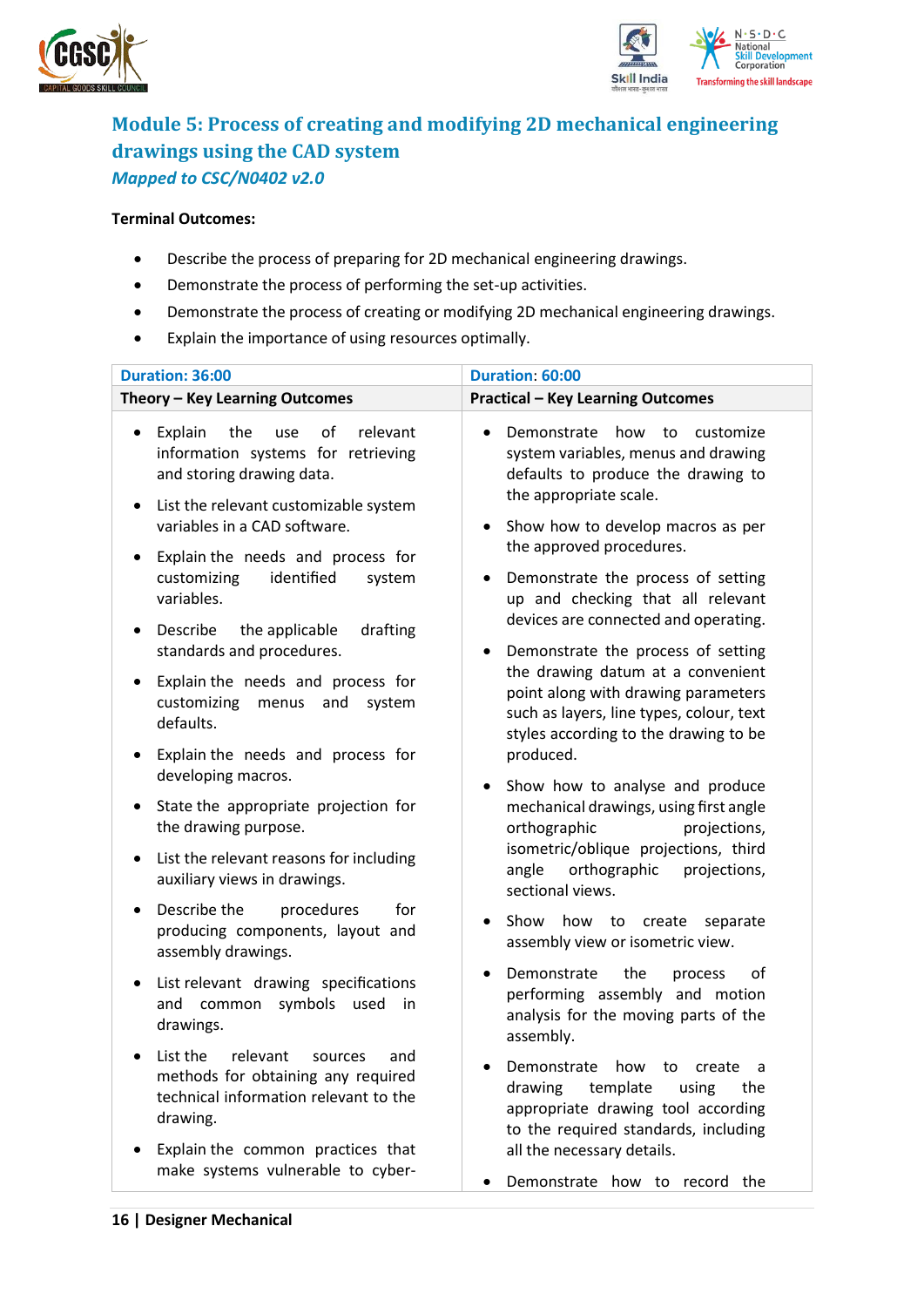



attacks, viruses and damage.

- Explain how to protect a computer from cyber-attacks and viruses.
- Describe the appropriate procedure to be followed to deal with virus attacks on a computer.
- Explain how to set up and use a computer system and the relevant peripherals light pen, digitizer and tablet, printer or plotter, scanner, etc.
- Explain how to various computer drawing software.
- Explain the importance of using CAD software as per the instructions in the user manual.
- State the relevant principles of engineering and manufacturing operations that are applied in manufacturing processes such as casting and forging; fabrication; machining methods: joining processes; assembly and installation, etc.
- List different types of drawings that may be produced using a CAD software.
- Describe the process of selecting standard components in the designing process.
- Explain the functionality of different components, their interrelation with other components and assemblies.
- Explain how to set up the viewing screen to show multiple views of the drawing.
- State the relevant standards and conventions used for drawings.
- Explain how to set up the drawing template parameters.
- Explain the application and use of various drawing tools.
- Explain how to access and use a wide range of standard components and symbol libraries from the CAD

qualities required in the finished components such as hardness, grinding, blackening, chrome plating, paint colour, etc.

- Demonstrate how to use various menus available in the CAD system along with relevant codes and references.
- Demonstrate the process of drawing temporary fasteners and rivets, components details, assembly drawings, piping layouts, gears and machine foundation, etc.
- Show how to create all required views such as section and detailed views to avoid any issues during machining.
- Show how to label the drawings as per approved procedures.
- Demonstrate the process of creating detailed views using various scales to as per the requirement.
- Demonstrate how to check for the intersection of components with each other in the assembly mode.
- Demonstrate the process of carrying out load testing and simulation before finalising the drawing.
- Demonstrate how to save the drawing to an appropriate storage medium such as a hard drive or USB pen drive, while creating a backup to protect against accidental loss.
- Prepare a sample bill of materials as per organisational guidelines after determining the required component, material specifications, and appropriate quantities.
- Demonstrate how to optimise the usage of electricity and other resources in various tasks and processes.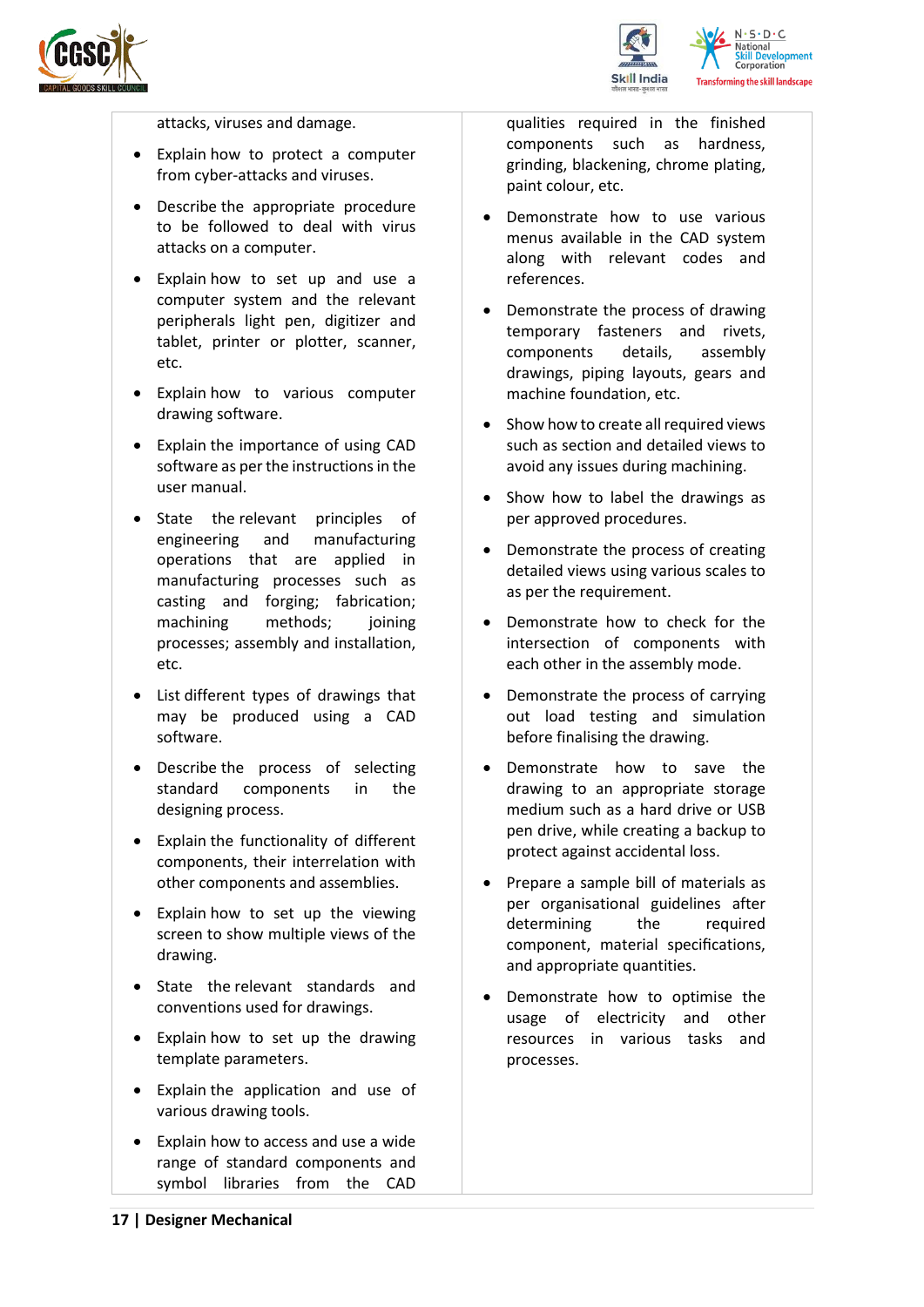



 $N.5.0.6$ **Skill Development**<br>Corporation **Transforming the skill landscape** 

#### equipment.

- Explain the need for document control.
- Explain the importance and process of saving and storing drawings.
- Explain the importance and process of creating backup copies, and save them safely.
- Explain how to produce hard copies of drawings, and the advantages and disadvantages of printers and plotters.
- Explain the technical information relevant to the drawing to be created such as drawing brief, overall dimensions, etc.
- Explain the applicable design features such as interface, tolerance, etc.
- Explain the use of relevant computer peripherals such as light pen, digitizer/tablet, scanner, printer, plotter, etc.
- Explain different types of drawings such as detail drawings, sub-assembly drawings, general arrangement drawings, installation drawings, etc.
- Describe the applicable standards and procedures such as organizational guidelines and procedures, relevant directives or codes of practice, CAD software standards/protocols, national and international standards and directives, etc.
- State the applicable health, safety and environmental concerns.
- Explain the relevant engineering activities such as processing of materials, fabrication, finishing, assembly, ioining, commissioning/decommissioning, equipment installation, etc.
- Explain the operational activities such as movement of materials, preparation of workplace layouts and work-flow diagrams.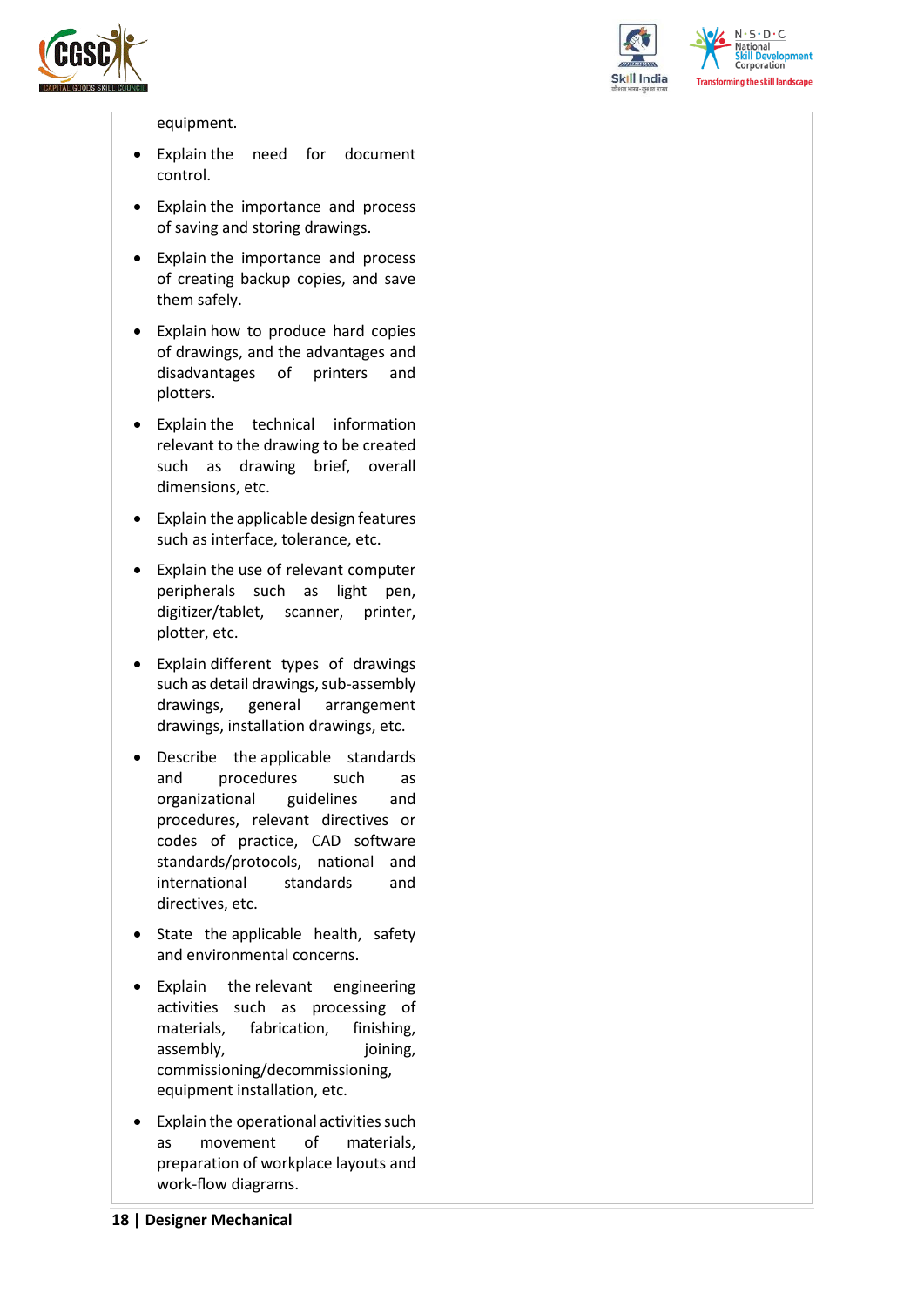



 $N.5.0.6$ **Skill Development**<br>Corporation **Transforming the skill landscape** 

- Explain various functions of drawing template in the CAD software such as layers of drawings, scale, paper size, colour setup, detailed view, etc.
- Explain the relevant activities done during preparing drawings in the CAD software such as hatching and shading on drawings, adding dimensions and text to drawings, producing layers of drawings, etc.
- State the relevant symbols and abbreviations.
- Explain the benefits and methods of resource optimisation.
- Explain how to create assembly and isometric views.
- Explain how to perform assembly and motion analysis for moving parts of the assembly.
- Explain the importance of mentioning the desired qualities required in the finished component, such as hardness, grinding, blackening, chrome plating, paint colour, etc.
- Explain the importance of checking all possible views before releasing the drawing to avoid issues during machining.
- Explain the importance of describing geometrical accuracies, such as runout surface finishing circularity, cylindricity, perpendicularity, on the desired portion of the component.
- Explain the importance of considering the standard sizes of raw material available in the market, during designing to avoid wastage of resources.
- Explain how to check for the intersection of components with each other in the assembly mode.
- Explain how to perform load testing and simulation before finalising the drawing.
- Explain the benefits and methods of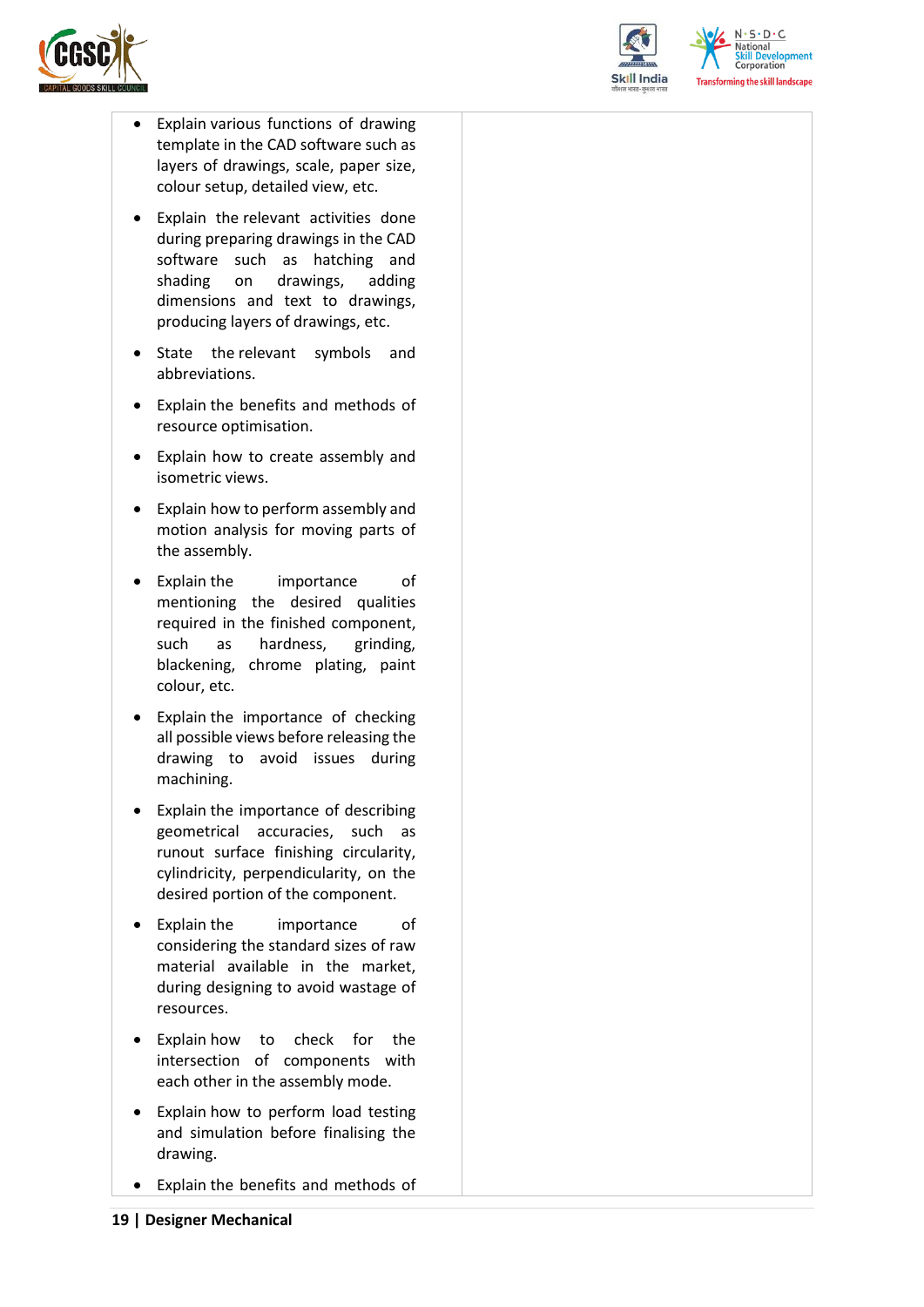



#### resource optimisation.

#### **Classroom Aids**

Training Kit (Trainer Guide, Presentations). Whiteboard, Marker, Projector, Laptop

#### **Tools, Equipment and Other Requirements**

CAD/CAM Software's (Auto CAD, PRO-E, CATIA, NX, SOLIDWORKS, INVENTOR Etc), Measuring Tools, Drawing Tools, Grinders, GD&T, etc.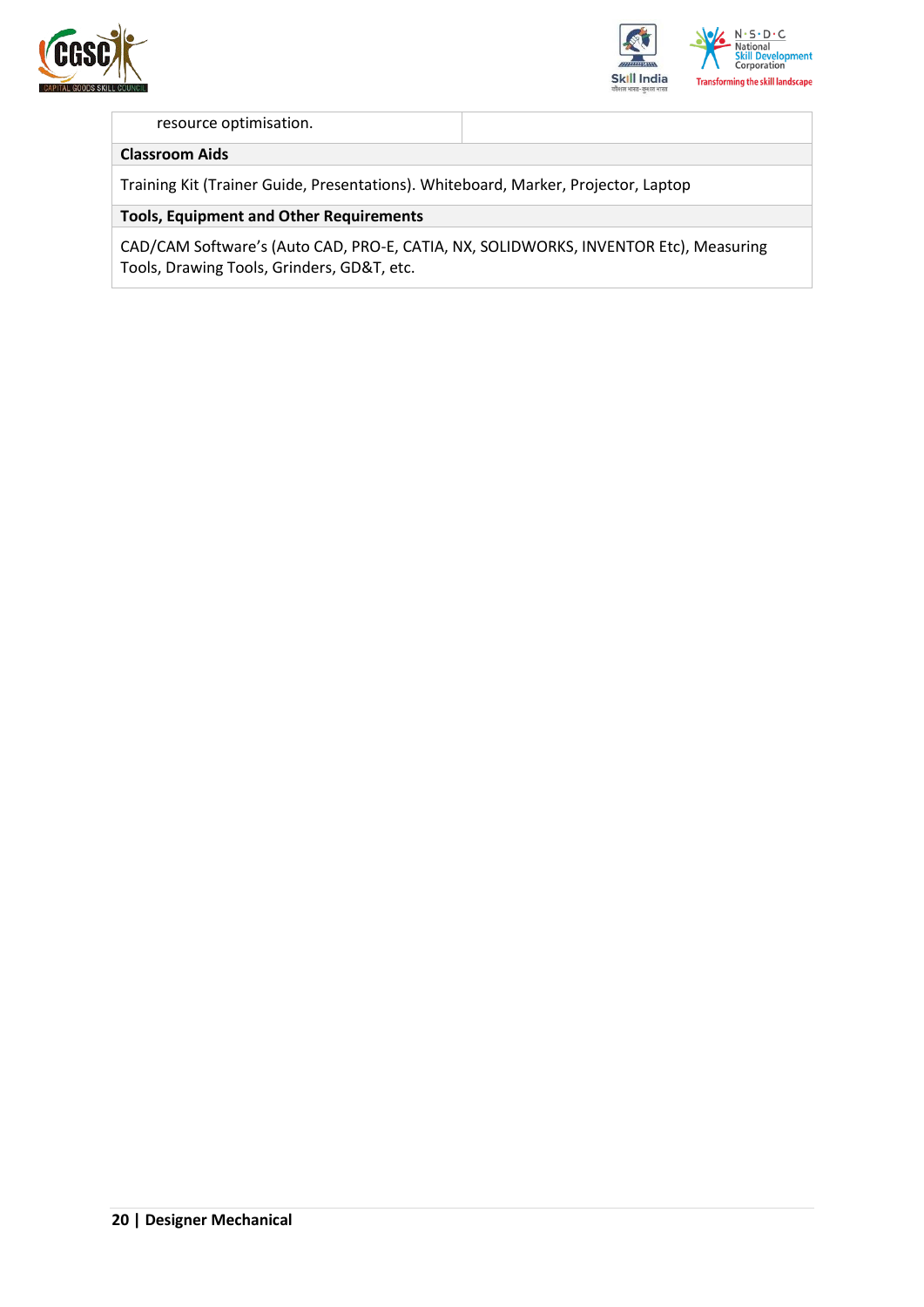



## <span id="page-20-0"></span>**Module 6: Process of creating and modifying 3D mechanical engineering models using the CAD system** *Mapped to CSC/N0408 v2.0*

- Describe the process of preparing for performing 3D mechanical engineering modelling.
- Demonstrate the process of creating and editing 3D mechanical engineering models.

| <b>Duration: 32:00</b>                                                                                                                                                                                          | Duration: 60:00                                                                                                                                           |
|-----------------------------------------------------------------------------------------------------------------------------------------------------------------------------------------------------------------|-----------------------------------------------------------------------------------------------------------------------------------------------------------|
| Theory - Key Learning Outcomes                                                                                                                                                                                  | <b>Practical - Key Learning Outcomes</b>                                                                                                                  |
| Describe<br>the applicable<br>$\bullet$<br>organisational procedures for storing<br>drawing data using the relevant<br>information systems.                                                                     | Demonstrate how to set the drawing<br>٠<br>datum at an appropriate point to<br>create a modelling template with<br>title, file number, material, date.    |
| Describe the relevant sources and<br>$\bullet$<br>methods for obtaining any required<br>technical information relevant to the<br>model being produced, such as<br>drawing briefs, specification sheets,<br>etc. | Demonstrate the process of creating<br>٠<br>and modifying entities in 3D space as<br>per job requirement.                                                 |
|                                                                                                                                                                                                                 | Demonstrate the process of creating<br>3D views by manipulating drawing<br>planes and inserting 3D geometric                                              |
| Explain the<br>of<br>importance<br>٠                                                                                                                                                                            | shapes.                                                                                                                                                   |
| determining<br>and<br>incorporating<br>information<br>technical<br>in<br>the<br>drawings, such as limits and fits,<br>contraction<br>allowances,<br>bearing                                                     | Demonstrate the process of creating<br>swept, extruded and revolved solids<br>in 3D space.                                                                |
| selection, surface finish, etc.                                                                                                                                                                                 | Show how to construct sectioned                                                                                                                           |
| Explain<br>the use<br>of<br>various<br>٠<br>accessories, such as a mouse, light                                                                                                                                 | models with cutting planes and cross<br>hatching.                                                                                                         |
| pen, digitizer and tablet, printer or<br>plotter, and scanner.                                                                                                                                                  | Show how to use pre-drawn library<br>٠<br>files and primitives to produce a 3D<br>model.                                                                  |
| Explain how to use different types of<br>٠<br>computer modelling software.                                                                                                                                      | Demonstrate how to extract mass                                                                                                                           |
| Explain how to use the help file to aid<br>٠<br>efficient operation of the relevant                                                                                                                             | properties from<br>and area<br>solid<br>models.                                                                                                           |
| drawing system.                                                                                                                                                                                                 | Demonstrate the use of the relevant                                                                                                                       |
| List different types of drawings that<br>٠<br>may be produced by using a 3D<br>modelling software.                                                                                                              | features of a solid modelling software<br>package<br>such<br>extrude<br>as<br>cut,<br>wireframe, fillet, soil views<br>and<br>others to construct models. |
| Explain how to set up the viewing<br>screen to show multiple views of the<br>component such as isometric front                                                                                                  | Show how to prepare drawings for<br>solid modelling.                                                                                                      |
| and side elevations, to help with<br>creating drawing creation.                                                                                                                                                 | Show how to use pan, isometric and<br>zoom CAD operations to highlight                                                                                    |
| Explain the application of modelling<br>tools.                                                                                                                                                                  | design<br>areas<br>in the<br>modelling<br>environment.                                                                                                    |
|                                                                                                                                                                                                                 | Demonstrate the use of hatching and                                                                                                                       |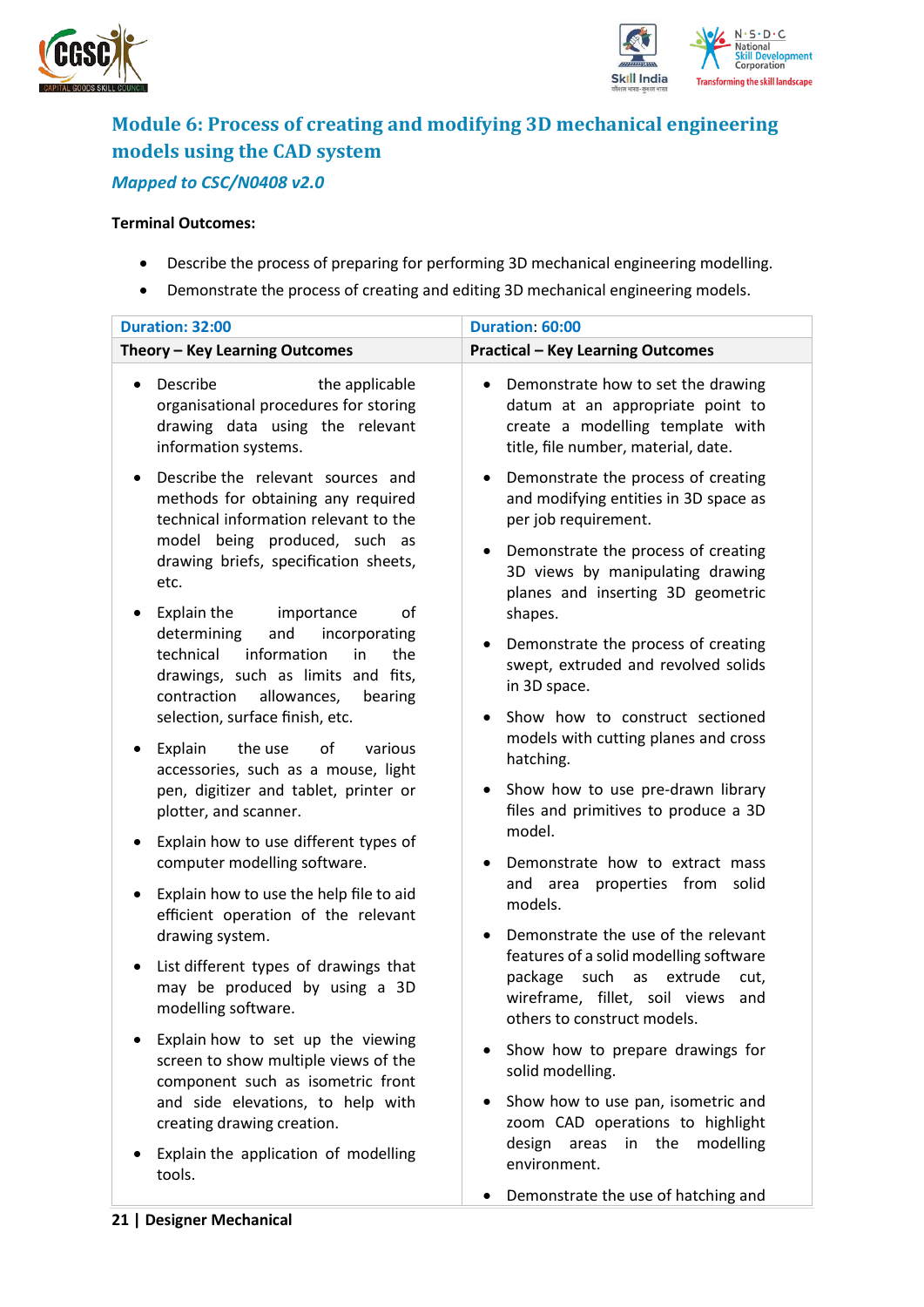



- Explain how to access, identify and use a wide range of standard components and symbol libraries from the CAD equipment.
- Explain the applications of different 3D modelling programs such as surface modelling, solid modelling, wireframe modelling.
- Explain how to produce models with sufficient information to allow them to be successfully exported to the relevant manufacturing system.
- Explain the importance of ensuring that completed models are approved, labelled and stored on a suitable storage medium.
- Explain the importance and process of selecting an appropriate coordinate system according to the job requirement.
- Explain how to set the orientation of a model with respect to the coordinate system.
- State the appropriate number of views required to establish the model.
- Describe the process of creating and modifying various entities in 3D space.
- Explain the applications of ruled and revolved surfaces and the process of creating them in 3D space.
- Describe the process of modifying existing 3D models.
- Explain how to save drawing files in a 3D software and various formats for saving them.
- List the physical properties of shapes created in 3D space that can be extracted.
- Explain how to use the exploded view in assembly drawings to show the relationship between different components and how they fit together.
- Describe the process of creating own
- Demonstrate the process of producing 3D drawings incorporating section views with all the required necessary annotation.
- Demonstrate the process of constructing models for export to different manufacturing systems, such as Direct Numerically Controlled (DNC), Computer Numerically Controlled (CNC), etc.
- Show how to use the appropriate codes and references that follow the required conventions.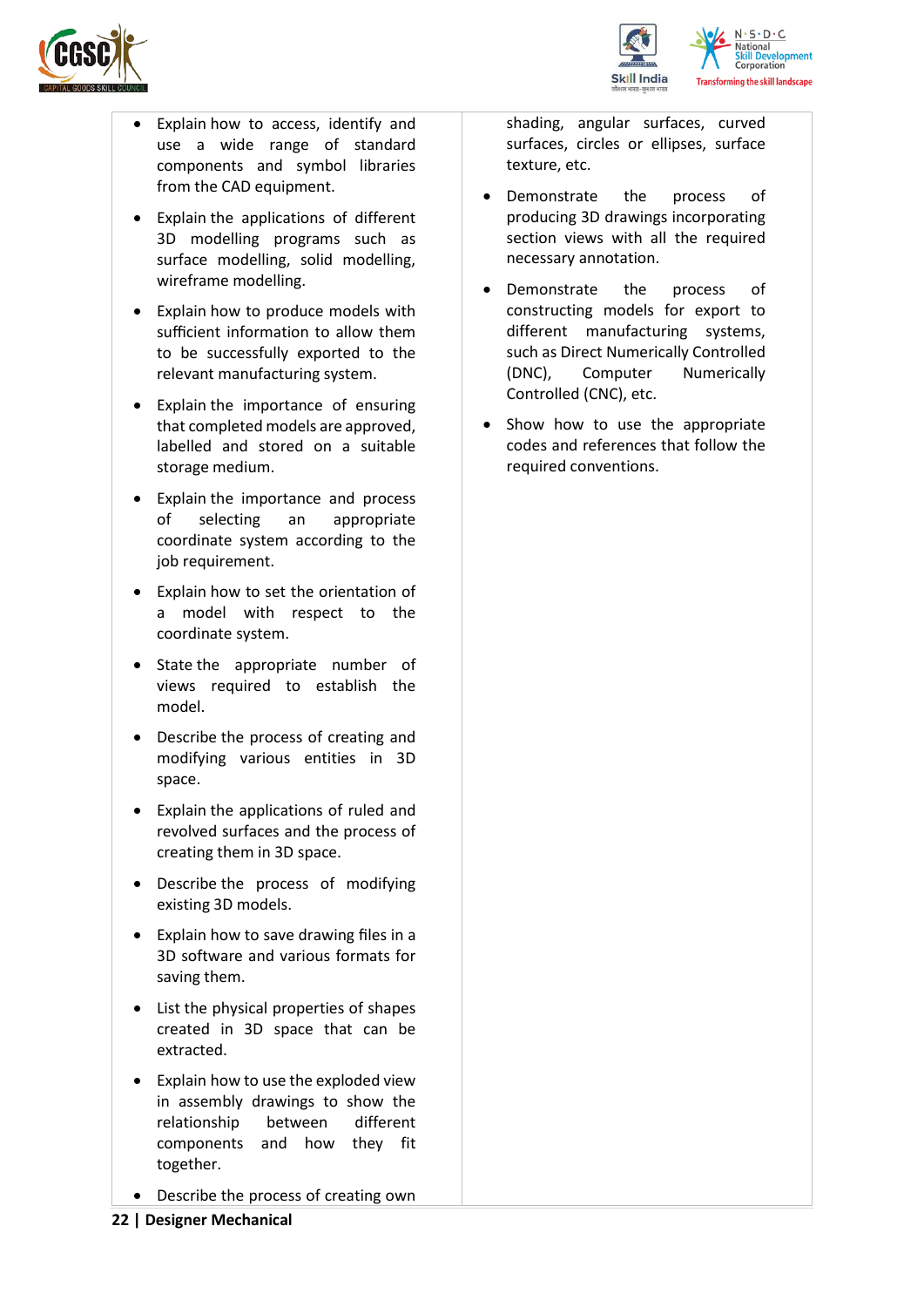



 $N.5.0.6$ **Skill Development**<br>Corporation **Transforming the skill landscape** 

#### toolbox in a 3D software.

- Describe the process of creating intelligent models using parametric modelling in the relevant 3D software.
- Explain how to produce composite models with composite regions and solids.
- Explain how to produce sectioned models with cutting planes and crosshatching.
- Explain how to save 3D models in various file formats for retrieval into other CAD application software.
- Explain various solid modelling features such as extrude, extrude cut, mirror, revolve, wireframe, radius/chamfer, hide, rib, rectangular pattern, fillet, circular pattern, shell, etc.
- Explain the use of development view, motion analysis, animation, defining material property, exploded views.
- Explain how to extract physical properties from a 3D model according to the job requirement, including volume, mass and centre of gravity.
- Explain how to create a dynamic simulation of physical models
- the process of creating and analysing the digital prototype of a physical model to predict its actual performance.

#### **Classroom Aids**

Training Kit (Trainer Guide, Presentations). Whiteboard, Marker, Projector, Laptop

#### **Tools, Equipment and Other Requirements**

Computer System with Latest Configuration, CADD Software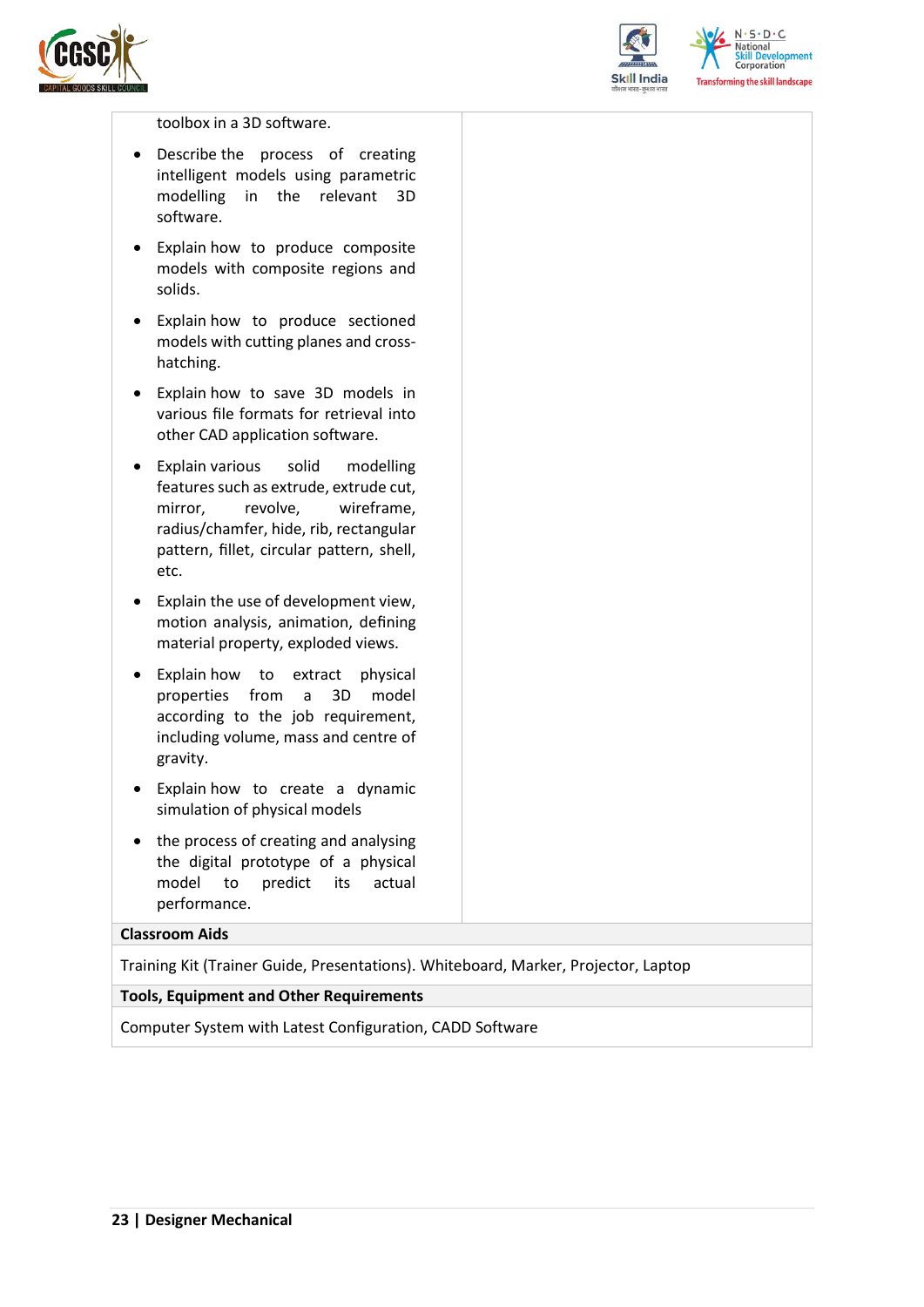



### <span id="page-23-0"></span>**Module 7: Process of developing prototypes as per the design brief and carry out testing and production** *Mapped to CSC/N0407 v2.0*

- Demonstrate the process of developing and testing prototypes.
- Explain the importance of finalising prototypes and overseeing production.

| <b>Duration: 32:00</b>                                                                                                                                                                                                                                                                                                                                                                                                                                                                                                                                                                                                                                                                                                                                                                                                                                                                                                                                                                                                                                                                                                                                                                                                                            | Duration: 60:00                                                                                                                                                                                                                                                                                                                                                                                                                                                                                                                                                                                                                                                                                                                                                                                                                                                                                                                           |
|---------------------------------------------------------------------------------------------------------------------------------------------------------------------------------------------------------------------------------------------------------------------------------------------------------------------------------------------------------------------------------------------------------------------------------------------------------------------------------------------------------------------------------------------------------------------------------------------------------------------------------------------------------------------------------------------------------------------------------------------------------------------------------------------------------------------------------------------------------------------------------------------------------------------------------------------------------------------------------------------------------------------------------------------------------------------------------------------------------------------------------------------------------------------------------------------------------------------------------------------------|-------------------------------------------------------------------------------------------------------------------------------------------------------------------------------------------------------------------------------------------------------------------------------------------------------------------------------------------------------------------------------------------------------------------------------------------------------------------------------------------------------------------------------------------------------------------------------------------------------------------------------------------------------------------------------------------------------------------------------------------------------------------------------------------------------------------------------------------------------------------------------------------------------------------------------------------|
| Theory - Key Learning Outcomes                                                                                                                                                                                                                                                                                                                                                                                                                                                                                                                                                                                                                                                                                                                                                                                                                                                                                                                                                                                                                                                                                                                                                                                                                    | <b>Practical - Key Learning Outcomes</b>                                                                                                                                                                                                                                                                                                                                                                                                                                                                                                                                                                                                                                                                                                                                                                                                                                                                                                  |
| Explain the relevant activities to be<br>carried out during the development<br>of a prototype.<br>Explain the concepts and benefits of<br>Industry 4.0 and Industrial Internet of<br>Things (IIoT).<br>Describe the<br>process of testing<br>$\bullet$<br>prototypes, seeking feedback from<br>stakeholders and making necessary<br>amendments.<br>Explain the importance of carrying<br>٠<br>out relevant documentation during<br>prototype development and<br>the<br>testing process.<br>Describe the process of finalising a<br>prototype and starting production.<br>Explain the<br>importance<br>οf<br>coordinating with the engineering<br>and production teams to ensure the<br>final product meets the applicable<br>specifications and serves the purpose<br>it was designed for.<br>Describe<br>the applicable<br>organisational procedures for using<br>the relevant information systems for<br>storing design and configuration<br>data.<br>State the<br>engineering<br>and<br>manufacturing<br>principles<br>and<br>concepts relevant to the production<br>of fit for purpose prototypes.<br>List various<br>materials<br>their<br>and<br>properties.<br>List different types of materials used<br>for developing prototypes such as | the<br>οf<br>Demonstrate<br>process<br>performing computer<br>simulations<br>and experiments to virtually test and<br>refine the designs.<br>Show how to measure the level of<br>function of prototypes to assess their<br>performance against the relevant<br>performance criteria.<br>Demonstrate the use of various<br>industry<br>manufacturing<br>4.0<br>technologies.<br>Show how to prepare and present<br>relevant progress reports.<br>Demonstrate the process of carrying<br>$\bullet$<br>out further testing to ensure relevant<br>performance<br>of<br>and<br>processes<br>prototypes.<br>Demonstrate<br>how<br>to<br>prepare<br>technical reports, design specification<br>documents, and operations manuals.<br>Show how to calculate the cost<br>$\bullet$<br>estimates for final product designs,<br>relevant<br>reports<br>and<br>prepare<br>incorporating<br>labour,<br>costs<br>οf<br>material, delivery and overhead. |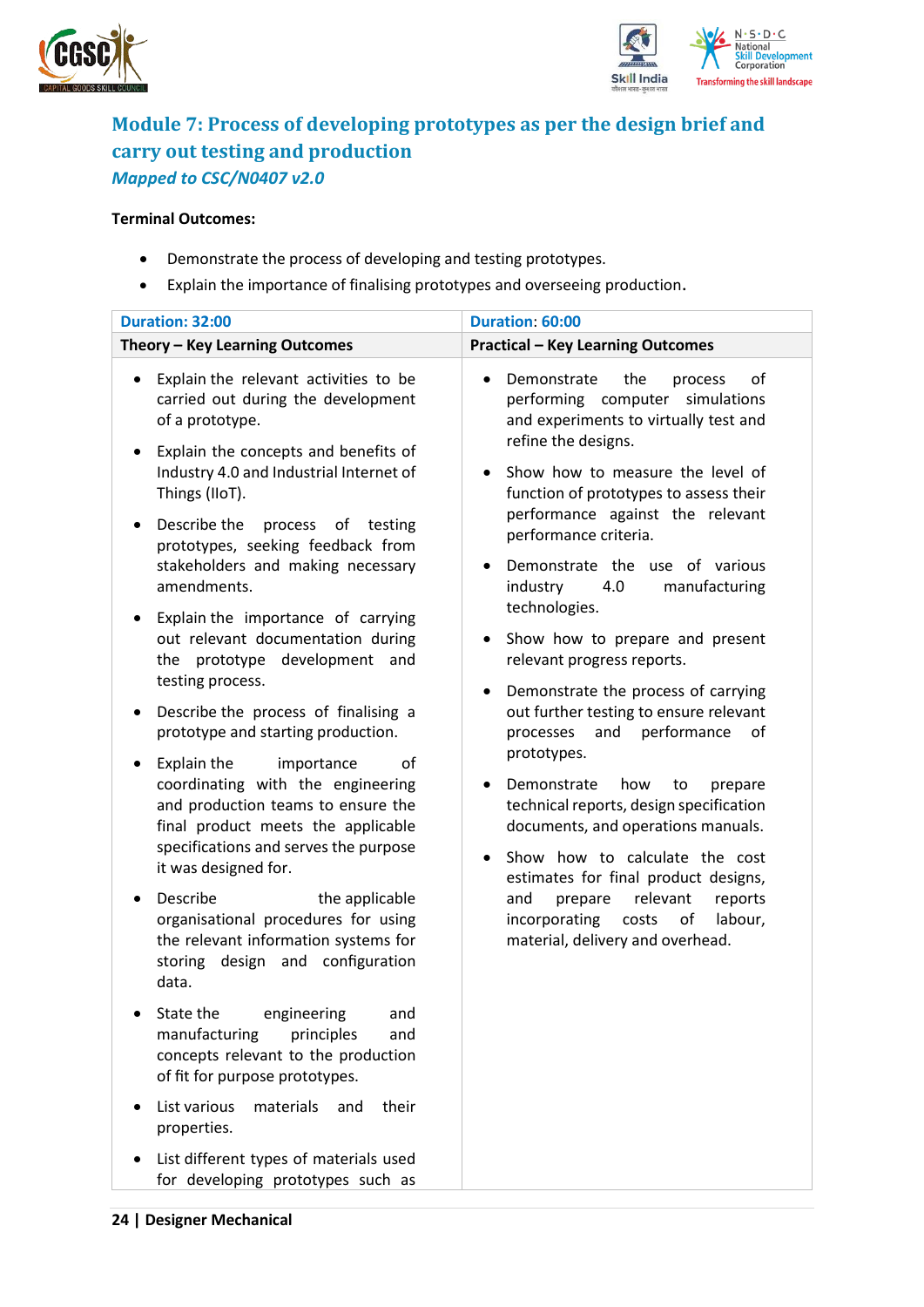



 $N \cdot S \cdot D \cdot C$ National **Skill Development**<br>Corporation **Transforming the skill landscape** 

metals, plastic, ceramics, etc.

- Explain basic metallurgy and heat treatment.
- Explain thermal properties and thermal stress analysis-heat treatment process.
- Explain the structural engineering/analytics and finite element analysis.
- Explain various manufacturing and fabrication technologies; welding principles.
- Explain how to perform various design calculations such as pressure, force, capacity, etc.
- State the applicable trigonometry and geometry principles.
- Explain the acceptable dimensional and geometric tolerances.
- Describe design formats and methods for achieving different types of designs in prototypes.
- State potential risks to the process of designing prototypes and how to minimise them.
- Describe the process of making amendments to the design to develop prototypes as per the feedback of relevant stakeholders.
- Explain the importance of establishing and recording responsibilities for the production process.
- Explain the need for effective document and data control and the implications of not following them.
- State the applicable patent, copyright and intellectual processes and relevant issues.
- List the principles of dynamics and kinematics that must be observed to ensure the designed product works as expected.
- Explain the importance of ensuring compliance with the applicable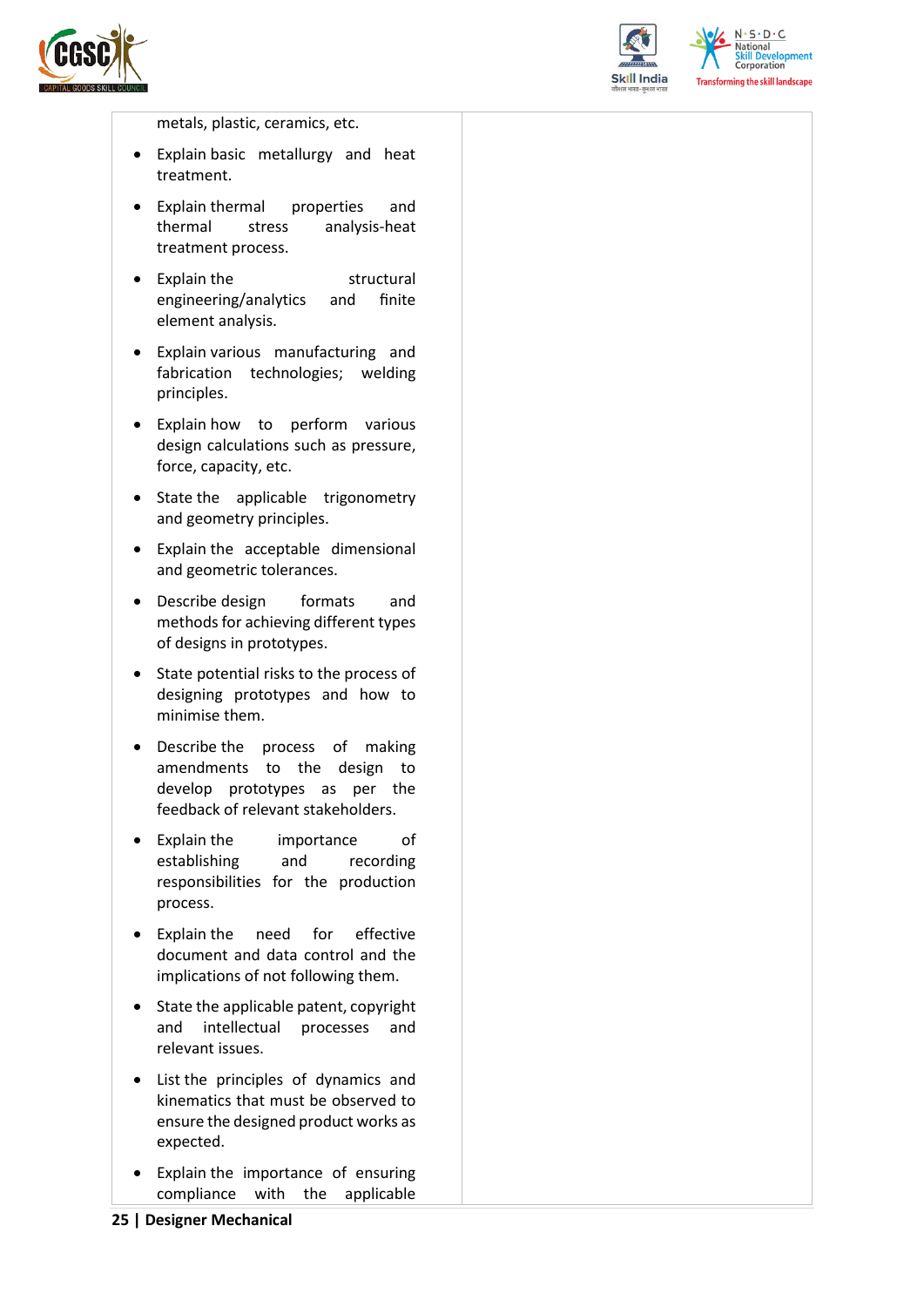



design regulations, standards and codes of practice such as health, safety and environmental regulations.

- Explain the importance of protecting the designs following the applicable copyright regulations.
- List various factors with an impact on the designing process such as product specifications and required functions, finance, manufacturing, installation and commissioning; the life cycle of the product, etc.
- Describe the applicable design evaluation methods such as market research; software simulation; analysis of the design documentation; prototype assessment, pilot trial, small-scale production, etc.

#### **Classroom Aids**

Training Kit (Trainer Guide, Presentations). Whiteboard, Marker, Projector, Laptop

#### **Tools, Equipment and Other Requirements**

Computer System with Latest Configuration, CADD Software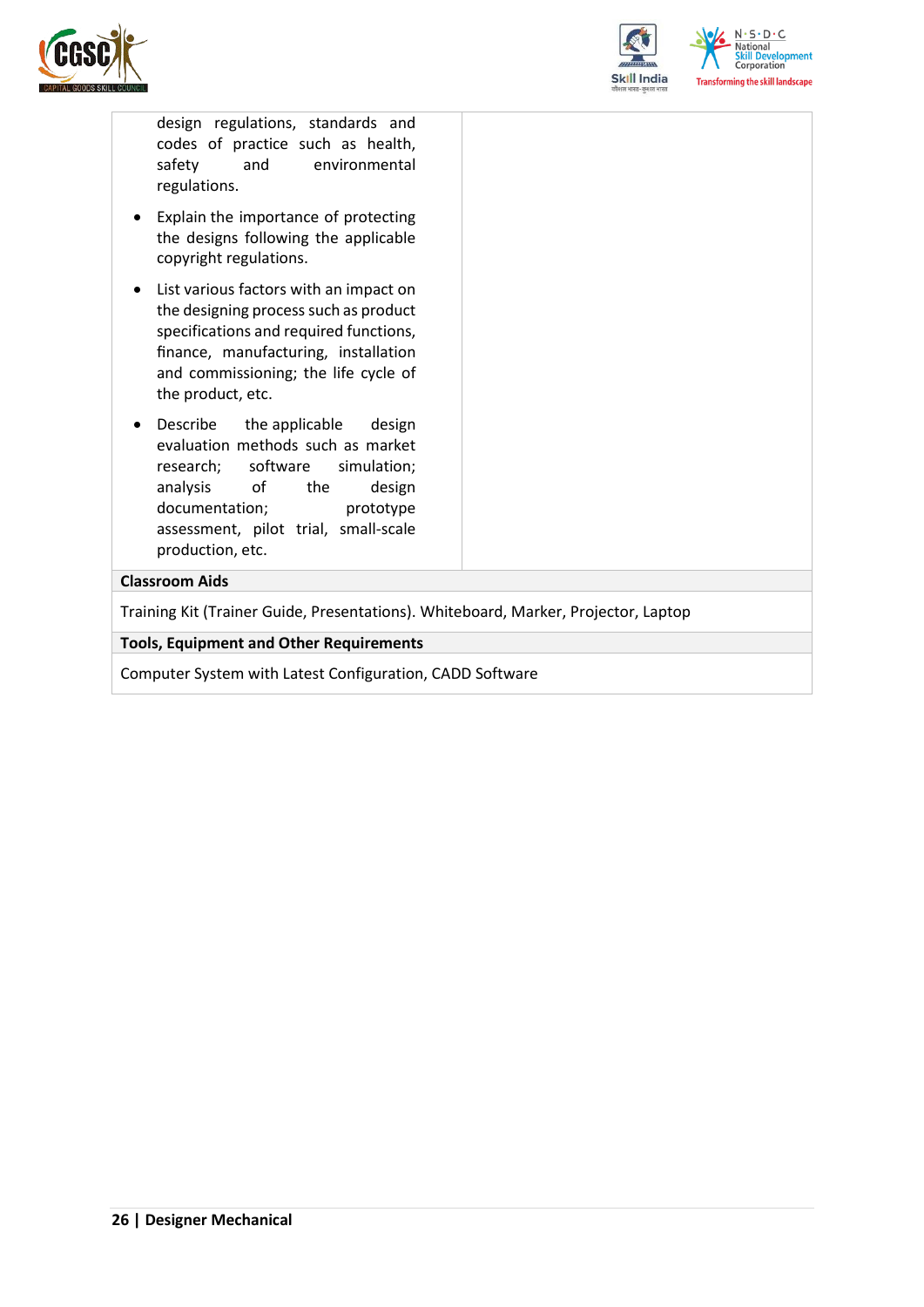



## **Annexure**

## <span id="page-26-1"></span><span id="page-26-0"></span>**Trainer Requirements**

| <b>Trainer Prerequisites</b>         |                                                    |                   |                          |                            |                       |                                                                     |
|--------------------------------------|----------------------------------------------------|-------------------|--------------------------|----------------------------|-----------------------|---------------------------------------------------------------------|
| <b>Minimum</b><br><b>Educational</b> | Specialization                                     | <b>Experience</b> | <b>Relevant Industry</b> | <b>Training Experience</b> |                       | <b>Remarks</b>                                                      |
| Qualification                        |                                                    | Years             | <b>Specialization</b>    | Years                      | <b>Specialization</b> |                                                                     |
| Diploma<br>/Degree                   | Diploma<br>/Degree in<br>Mechanical<br>Engineering | 4                 | Designer<br>Mechanical   | 0                          |                       | Practical skills and<br>knowledge required<br>in the relevant field |

| <b>Trainer Certification</b>                                                                                       |                                                                                                                                                                                          |  |  |
|--------------------------------------------------------------------------------------------------------------------|------------------------------------------------------------------------------------------------------------------------------------------------------------------------------------------|--|--|
| <b>Domain Certification</b>                                                                                        | <b>Platform Certification</b>                                                                                                                                                            |  |  |
| Certified for Job Role: "Designer Mechanical"<br>mapped to QP: "CSC/Q0405, v1.0". Minimum<br>accepted score is 80% | Recommended that the Trainer is certified for the<br>Job Role: "Trainer", mapped to the Qualification<br>Pack: "MEP/Q0102". Minimum accepted as per<br>respective SSC guidelines is 80%. |  |  |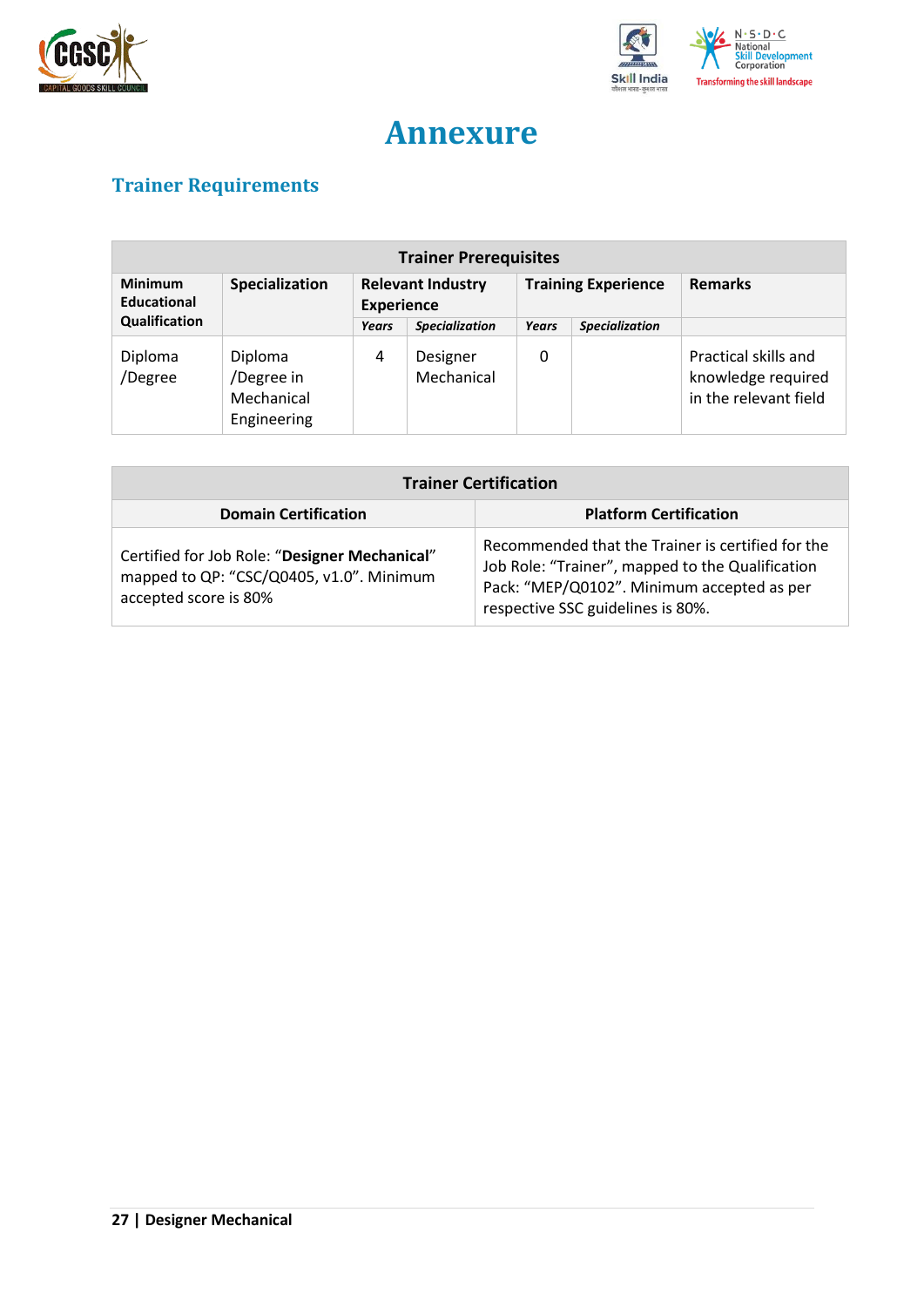



## <span id="page-27-0"></span>**Assessor Requirements**

| <b>Assessor Prerequisites</b> |                                                 |                                               |                        |                                                 |                       |                                                                                     |
|-------------------------------|-------------------------------------------------|-----------------------------------------------|------------------------|-------------------------------------------------|-----------------------|-------------------------------------------------------------------------------------|
| <b>Minimum</b><br>Educational | Specialization                                  | <b>Relevant Industry</b><br><b>Experience</b> |                        | <b>Training/Assessment</b><br><b>Experience</b> |                       | <b>Remarks</b>                                                                      |
| Qualification                 |                                                 | Years                                         | <b>Specialization</b>  | Years                                           | <b>Specialization</b> |                                                                                     |
| Diploma<br>/Degree            | Diploma /Degree<br>in Mechanical<br>Engineering | 4                                             | Designer<br>Mechanical | 0                                               |                       | <b>Practical skills</b><br>and<br>knowledge<br>required in<br>the relevant<br>field |

| <b>Assessor Certification</b>                                                                                      |                                                                                                                                 |  |  |
|--------------------------------------------------------------------------------------------------------------------|---------------------------------------------------------------------------------------------------------------------------------|--|--|
| <b>Domain Certification</b>                                                                                        | <b>Platform Certification</b>                                                                                                   |  |  |
| Certified for Job Role: "Designer Mechanical"<br>mapped to QP: "CSC/Q0405, v1.0". Minimum<br>accepted score is 80% | Certified for the Job Role: "Assessor", mapped<br>to the Qualification Pack: "MEP/Q2701, v1.0", with a<br>minimum score of 80%. |  |  |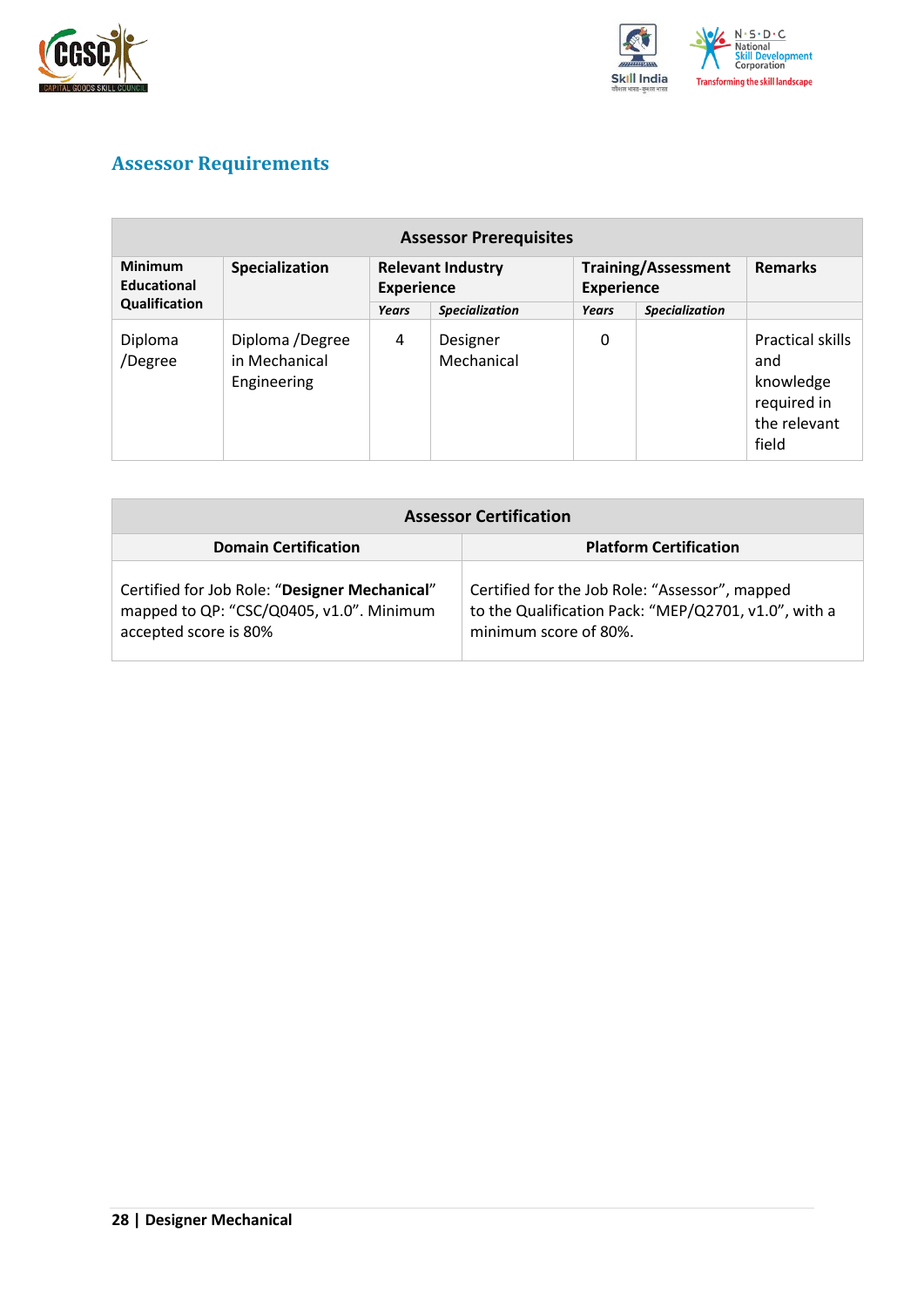



### <span id="page-28-0"></span>**Assessment Strategy**

- 1. Assessment System Overview:
	- Batches assigned to the assessment agencies for conducting the assessment on SDMS/SIP or email
	- Assessment agencies send the assessment confirmation to VTP/TC looping SSC
	- The assessment agency deploys the ToA certified Assessor for executing the assessment
	- SSC monitors the assessment process & records
- 2. Testing Environment

To ensure a conducive environment for conducting a test, the trainer will:

- Confirm that the centre is available at the same address as mentioned on SDMS or SIP
- Check the duration of the training.
- Check the Assessment Start and End time to be 10 a.m. and 5 p.m. respectively
- Ensure there are 2 Assessors if the batch size is more than 30.
- Check that the allotted time to the candidates to complete Theory & Practical Assessment is correct.
- Check the mode of assessment—Online (TAB/Computer) or Offline (OMR/PP).
- Confirm the number of TABs on the ground are correct to execute the Assessment smoothly.
- Check the availability of the Lab Equipment for the particular Job Role.
- 3. Assessment Quality Assurance levels / Framework:
	- Question papers created by the Subject Matter Experts (SME)
	- Question papers created by the SME verified by the other subject Matter Experts
	- Questions are mapped with NOS and PC
	- Question papers are prepared considering that levels 1 to 3 are for the unskilled & semiskilled individuals, and levels 4 and above are for the skilled, supervisor & higher management
	- The assessor must be ToA certified and the trainer must be ToT Certified
	- The assessment agency must follow the assessment guidelines to conduct the assessment
- 4. Types of evidence or evidence-gathering protocol:
	- Time-stamped & geotagged reporting of the assessor from assessment location
	- Centre photographs with signboards and scheme-specific branding
	- Biometric or manual attendance sheet (stamped by TP) of the trainees during the training period
	- Time-stamped & geotagged assessment (Theory + Viva + Practical) photographs & videos
- 5. Method of verification or validation:

To verify the details submitted by the training centre, the assessor will undertake:

- A surprise visit to the assessment location
- A random audit of the batch
- A random audit of any candidate
- 6. Method for assessment documentation, archiving, and access
	- To protect the assessment papers and information, the assessor will ensure:
		- Hard copies of the documents are stored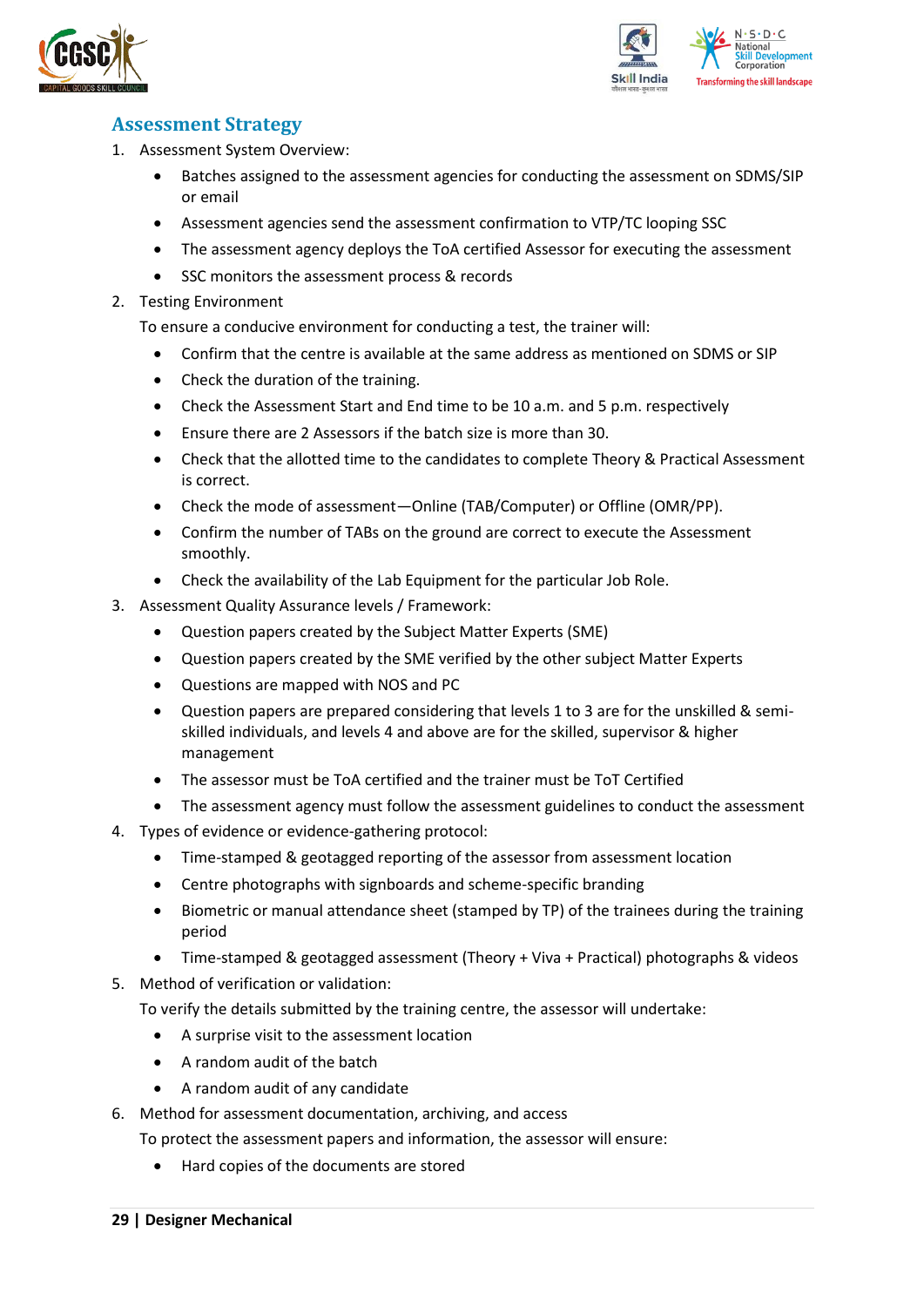



- Soft copies of the documents & photographs of the assessment are uploaded/accessed from Cloud Storage
- Soft copies of the documents & photographs of the assessment are stored on the Hard drive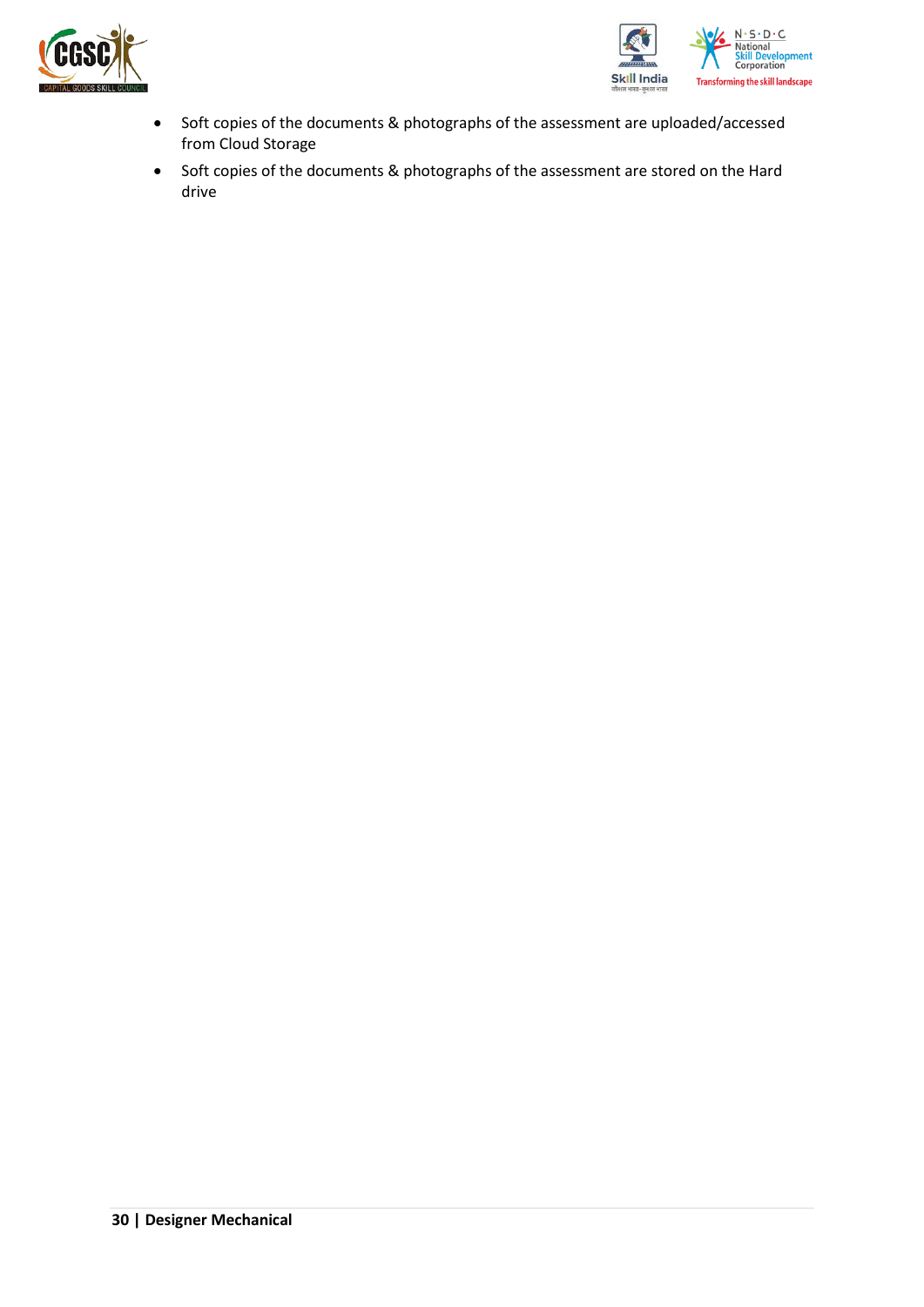



## <span id="page-30-0"></span>**References**

## <span id="page-30-1"></span>**Glossary**

| <b>Term</b>                  | <b>Description</b>                                                                                                                                                                                                                                                                                                                                |
|------------------------------|---------------------------------------------------------------------------------------------------------------------------------------------------------------------------------------------------------------------------------------------------------------------------------------------------------------------------------------------------|
| <b>Declarative knowledge</b> | Declarative knowledge refers to facts, concepts and principles that need to<br>be known and/or understood in order to accomplish a task or to solve a<br>problem.                                                                                                                                                                                 |
| <b>Key Learning</b>          | The key learning outcome is the statement of what a learner needs to know,<br>understand and be able to do in order to achieve the terminal outcomes. A<br>set of key learning outcomes will make up the training outcomes. Training<br>outcome is specified in terms of knowledge, understanding (theory) and<br>skills (practical application). |
| (M) TLO                      | On-the-job training (Mandatory); trainees are mandated to complete<br>specified hours of training on-site                                                                                                                                                                                                                                         |
| OJT (R)                      | On-the-job training (Recommended); trainees are recommended the<br>specified hours of training on-site                                                                                                                                                                                                                                            |
| <b>Procedural Knowledge</b>  | Procedural knowledge addresses how to do something, or how to perform a                                                                                                                                                                                                                                                                           |
| <b>Training Outcome</b>      | Training outcome is a statement of what a learner will know, understand<br>and be able to do upon the completion of the training.                                                                                                                                                                                                                 |
| <b>Terminal Outcome</b>      | The terminal outcome is a statement of what a learner will know,<br>understand and be able to do upon the completion of a module. A set of<br>terminal outcomes help to achieve the training outcome.                                                                                                                                             |